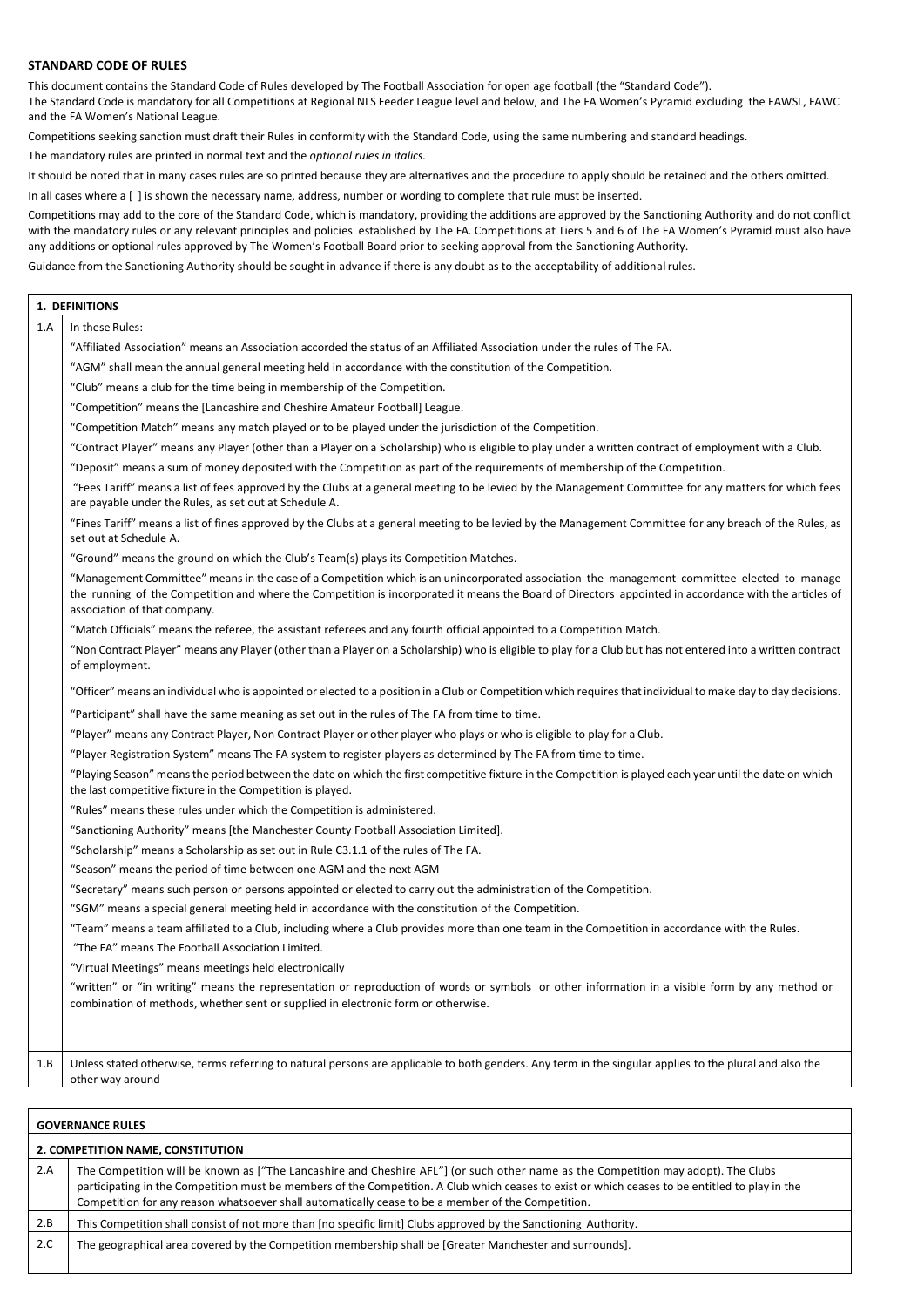| 2.D | The administration of the Competition under these Rules will be carried out by the Management Committee in accordance with the rules, regulations<br>and policies of The FA.                                                                                                                                                                                                                                                                                                                                                                                                  |
|-----|-------------------------------------------------------------------------------------------------------------------------------------------------------------------------------------------------------------------------------------------------------------------------------------------------------------------------------------------------------------------------------------------------------------------------------------------------------------------------------------------------------------------------------------------------------------------------------|
| 2.E | All Clubs shall adhere to the Rules. Every Club shall be deemed, as a member of the Competition to have accepted the Rules and to have agreed to<br>abide by the decisions of the Management Committee in relation to them subject to the provisions of Rule 7.                                                                                                                                                                                                                                                                                                               |
| 2.F | The Rules are taken from the Standard Code of Rules (the "Standard Code") determined by The FA from time to time. In the event of any omissions<br>from the Standard Code then the requirements of the Standard Code shall be deemed to apply to the Competition.                                                                                                                                                                                                                                                                                                             |
| 2.G | 1. All Clubs must be affiliated to an Affiliated Association and their names and particulars shall be returned annually by the appointed date in a<br>manner prescribed by the Sanctioning Authority and must have a constitution approved by the Sanctioning Authority. Failure to comply with this<br>Rule will result in a fine in accordance with the Fines Tariff.                                                                                                                                                                                                       |
|     | 2. This Competition shall apply annually for sanction to the Sanctioning Authority and the constituent Teams of Clubs may be grouped in divisions,<br>[each not exceeding [16] in number].                                                                                                                                                                                                                                                                                                                                                                                    |
| 2.H | Inclusivity and Non-discrimination:<br>The Competition and each Club must be committed to promoting inclusivity and to eliminating all forms of discrimination and should abide<br>1.<br>and adhere to The FA Equality Policy and any legislative requirements (including those contained in the Equality Act 2010).                                                                                                                                                                                                                                                          |
|     | 2.<br>This Competition and each Club must make every effort to promote equality by treating people fairly and with respect, by recognising<br>that inequalities may exist, by taking steps to address them and by providing access and opportunities for all members of the community,<br>irrespective of age, gender, gender reassignment, sexual orientation, marital status, race, nationality, ethnic origin, colour, religion or belief,<br>ability or disability or otherwise.                                                                                          |
|     | Any alleged breach of the Equality Act 2010 legislation must be referred to the appropriate Sanctioning Authority for investigation.<br>3.                                                                                                                                                                                                                                                                                                                                                                                                                                    |
| 2.1 | Clubs must comply with the provisions of any initiatives of The FA which are adopted by the Competition including, but not limited to, Charter Standard<br>and RESPECT programmes. Failure to comply with this Rule will result in a fine in accordance with the Fines Tariff.                                                                                                                                                                                                                                                                                                |
|     | By-Law: The Competition shall require all players and club officials to have signed the FA's Respect Codes of Conduct and produce these if so<br>requested by the League management committee.                                                                                                                                                                                                                                                                                                                                                                                |
|     | By-Law : Prior to each match the participating teams and officials shall conduct the 'Respect' handshake, and handshakes are to be offered<br>to the opposing team after the match.                                                                                                                                                                                                                                                                                                                                                                                           |
|     | By-Law: The L & C policy on Drugs and Alcohol. Failure to comply will be dealt with by the management committee.                                                                                                                                                                                                                                                                                                                                                                                                                                                              |
| 2.J | All Participants shall abide by The Football Association Regulations for Safeguarding Children and Regulations for Safeguarding Adults at Risk as<br>determined by The FA from time to time.                                                                                                                                                                                                                                                                                                                                                                                  |
| 2.K | Clubs shall not enter any of their Teams playing in the Competition in any other competitions (with the exception of FA and County FA Competitions)<br>except with the written consent of the Management Committee. Failure to comply with this Rule will result in a fine in accordance with the Fines Tariff.<br>By-Law : Member clubs may not enter any of their teams in more than one external Saturday cup competition.                                                                                                                                                 |
| 2.L | At the AGM or a SGM called for the purpose, a majority of the delegates present shall have power to decide or adjust the constitution of the divisions<br>at their discretion. When necessary this Rule shall take precedence over Rule 22.                                                                                                                                                                                                                                                                                                                                   |
| 2.M | Only one Team from a Club shall be permitted to participate in a single division unless there is no viable alternative because of logistical issues and/or<br>reasons linked to participation and geographical boundaries in which case the Competition will obtain the prior approval of the Sanctioning Authority.<br>This Competition will ensure that, where permission is given, Teams from a Club operating in the same division are run as separate entities with no<br>interchange of players other than by transfers of registration in accordance with these Rules. |
|     | 3. CLUB NAME                                                                                                                                                                                                                                                                                                                                                                                                                                                                                                                                                                  |
| 3.A | Any Club wishing to change its name must obtain permission from the Sanctioning Authority following consultation with the Competition. In the event<br>that permission is granted, the Club must advise the Competition Secretary. Failure to comply with this Rule will result in a fine in accordance with the<br>Fines Tariff.                                                                                                                                                                                                                                             |
|     | 4. ENTRY FEE, SUBSCRIPTION, DEPOSIT                                                                                                                                                                                                                                                                                                                                                                                                                                                                                                                                           |
| 4.A | Applications by Clubs for admission to the Competition or the entry of an additional Team(s) from the same Club must be made in writing to the Secretary<br>and must be accompanied by an Entry Fee for each Team as set out in the Fees Tariff, which shall be returned in the event of non-election.                                                                                                                                                                                                                                                                        |
|     | Applications, of which due notice has been given, will be received at the AGM or an SGM if confirmed by a majority of the accredited voting members present.                                                                                                                                                                                                                                                                                                                                                                                                                  |
| 4.B | When Rule 22(B) is applied or a Team seeks a transfer or, is compulsorily transferred to another division, no Entry Fee shall be payable<br>The annual subscription shall be payable, in accordance with the Fees Tariff for each -[Club/Team] payable-at a date agreed at the AGM or set by the<br>Competition.                                                                                                                                                                                                                                                              |
|     | In the event of any issue concerning the membership of any Club with the Competition the Management Committee may require a Deposit to be paid                                                                                                                                                                                                                                                                                                                                                                                                                                |
| 4.C | (in accordance with the Fees Tariff) by or on behalf of the Club on such terms and for such period as it may in its entire discretion think fit. Failure to<br>comply with this Rule will result in a fine in accordance with the Fines Tariff.                                                                                                                                                                                                                                                                                                                               |
| 4.D | A Club shall not participate in this Competition until the entry fee, annual subscription and deposit (if required) have been paid.                                                                                                                                                                                                                                                                                                                                                                                                                                           |
|     | By-Law : Member Clubs other financial dues to the Competition must be paid within 21 days of notification thereof. Any Club whose fees or<br>dues are incomplete at the beginning of the Competition's Annual General Meeting or any Extraordinary General Meeting may not vote<br>thereat and may forfeit membership if the payment is not made within 21 days of the date of such meetings                                                                                                                                                                                  |
|     |                                                                                                                                                                                                                                                                                                                                                                                                                                                                                                                                                                               |
| 4.E | Clubs must advise the Secretary annually in writing by [17 <sup>th</sup> July] of its Sanctioning Authority affiliation number for the forthcoming Playing Season.<br>Clubs must advise the Secretary in writing, or on the prescribed form, of details of its headquarters, its Officers and any other information required by<br>the Competition. Failure to comply with this Rule will result in a fine in accordance with the Fines Tariff.                                                                                                                               |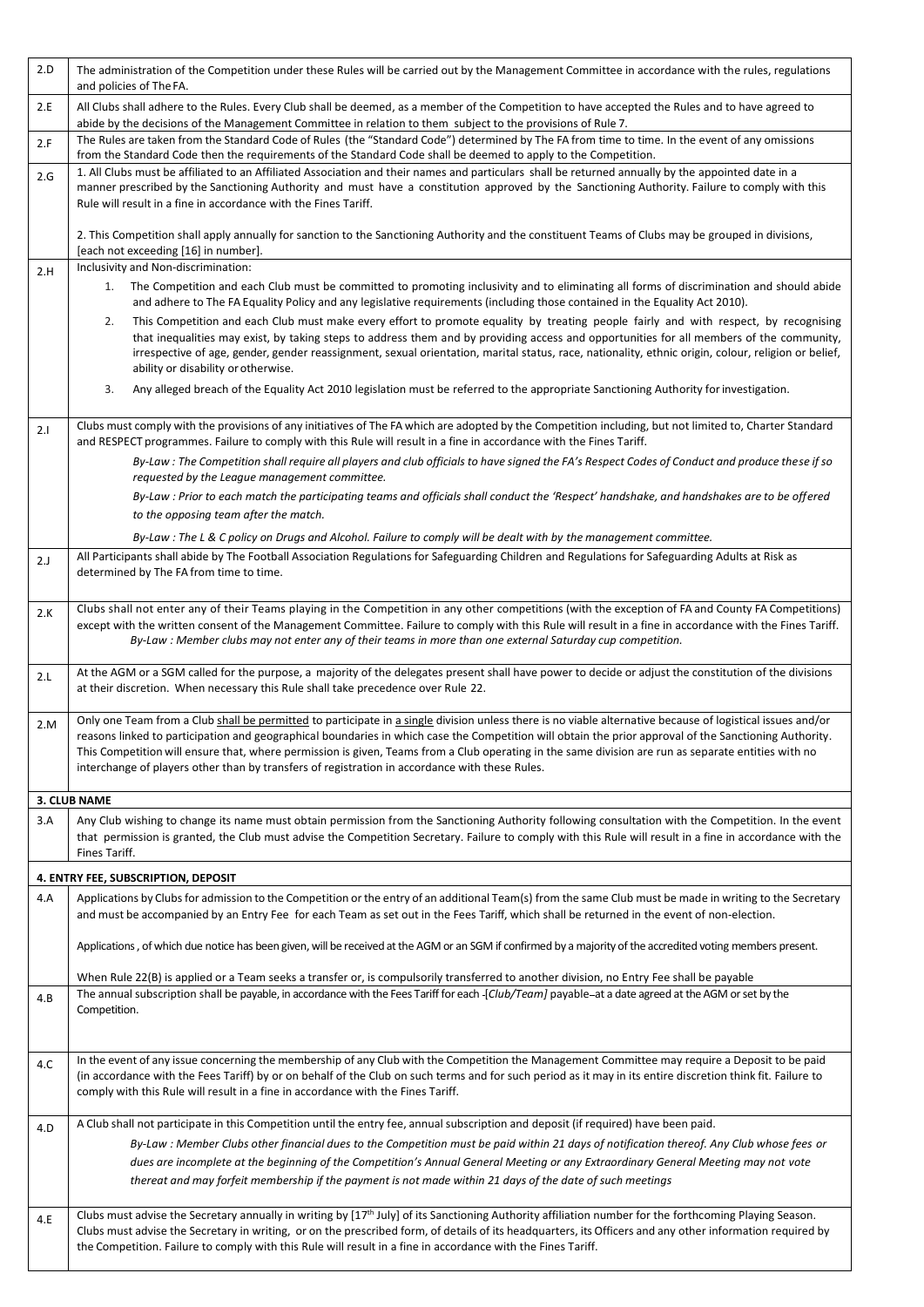|     | 5. MANAGEMENT, NOMINATION, ELECTION                                                                                                                                                                                                                                                                                                                                                                                                                                                                                                                                                                                                                                                                                                                                                                |  |  |
|-----|----------------------------------------------------------------------------------------------------------------------------------------------------------------------------------------------------------------------------------------------------------------------------------------------------------------------------------------------------------------------------------------------------------------------------------------------------------------------------------------------------------------------------------------------------------------------------------------------------------------------------------------------------------------------------------------------------------------------------------------------------------------------------------------------------|--|--|
| 5.A | The Management Committee shall comprise the Officers of the Competition and [a maximum of 9] members who shall all be elected at the AGM.                                                                                                                                                                                                                                                                                                                                                                                                                                                                                                                                                                                                                                                          |  |  |
| 5.B | Retiring Officers shall be eligible to become candidates for re-election without nomination provided that the Officer notifies the Secretary in writing<br>not later than [1 <sup>st</sup> June] in each year. All other candidates for election as Officers of the Competition or members of the Management Committee<br>shall be nominated to the Secretary in writing, signed by the secretaries of two Clubs, not later than [12 <sup>th</sup> April] in each year. Names of the candidates<br>for election shall be circulated with the notice of the AGM. In the event of there being no nomination for any office by the date stated in the earlier<br>part of this Rule, nominations may be received at the AGM.<br>By-Law : In accordance with Article 13 of the Articles of Association. |  |  |
|     |                                                                                                                                                                                                                                                                                                                                                                                                                                                                                                                                                                                                                                                                                                                                                                                                    |  |  |
| 5.C | The Management Committee shall meet a minimum of twice a season or as and when required,                                                                                                                                                                                                                                                                                                                                                                                                                                                                                                                                                                                                                                                                                                           |  |  |
|     | On receiving a requisition signed by two-thirds (2/3) of the members of the Management Committee the Secretary shall convene a meeting of the<br>Management Committee.                                                                                                                                                                                                                                                                                                                                                                                                                                                                                                                                                                                                                             |  |  |
| 5.D | Except where otherwise mentioned all communications shall be addressed to the Secretary who shall conduct the correspondence of the<br>Competition and keep a record of its proceedings.                                                                                                                                                                                                                                                                                                                                                                                                                                                                                                                                                                                                           |  |  |
| 5.E | All communications received from Clubs must be conducted through their Officers and sent to the Secretary. Failure to comply with this Rule will result<br>in a fine in accordance with the Fines Tariff.                                                                                                                                                                                                                                                                                                                                                                                                                                                                                                                                                                                          |  |  |
|     | By-Law : This Rule shall be read alongside Article of Association 4.5. Failure to comply will result in a fine or other sanction as determined by the<br>Management Committee.                                                                                                                                                                                                                                                                                                                                                                                                                                                                                                                                                                                                                     |  |  |
|     | <b>6. POWERS OF MANAGEMENT</b>                                                                                                                                                                                                                                                                                                                                                                                                                                                                                                                                                                                                                                                                                                                                                                     |  |  |
| 6.A | The Management Committee may appoint sub-committees and delegate such of their powers as they deem necessary. The decisions of all sub-<br>committees shall be reported to the Management Committee for ratification. The Management Committee shall have power to deal only with matters<br>within the Competition and not for any matters of misconduct that are under the jurisdiction of The FA or Affiliated Association.                                                                                                                                                                                                                                                                                                                                                                     |  |  |
| 6.B | Subject to the permission of the Sanctioning Authority having been obtained, the Management Committee may order a match or matches to be<br>played each Season, the proceeds to be devoted to the funds of the Competition and, if necessary, may call on each Club to contribute equally such<br>sums as may be necessary to meet any deficiency at the end of the Season.                                                                                                                                                                                                                                                                                                                                                                                                                        |  |  |
| 6.C | Each member of the Management Committee shall have the right to attend and vote at all Management Committee meetings and have one vote at all<br>such meetings but no member shall be allowed to vote on any matters directly relating to that -member or to the Club so represented or where there<br>may be a conflict of interest. This shall also apply to the procedure of any sub-committee.                                                                                                                                                                                                                                                                                                                                                                                                 |  |  |
| 6.D | In the event of the voting being equal on any matter, the Chair shall have a second or casting vote.                                                                                                                                                                                                                                                                                                                                                                                                                                                                                                                                                                                                                                                                                               |  |  |
| 6.E | The Management Committee shall have powers to apply, act upon and enforce these Rules and shall also have jurisdiction over all matters affecting the<br>Competition. Any action by the Competition must be taken within 28 days of the Competition being notified.                                                                                                                                                                                                                                                                                                                                                                                                                                                                                                                                |  |  |
|     | With the exception of Rules 6(I), 8(H), and 9, for all alleged breaches of a Rule the Management Committee shall issue a formal written charge to the<br>Club concerned. The Club charged shall be given 7 days from the date of notification of the charge to reply. In such reply a Club may:                                                                                                                                                                                                                                                                                                                                                                                                                                                                                                    |  |  |
|     | Accept the charge and /or submit in writing a case of mitigation for consideration by the Management Committee; or<br>1.<br>2.<br>Accept the charge and notify the Competition that it wishes to put its case of mitigation at a hearing before the Management Committee; or<br>3.<br>Deny the charge and submit in writing supporting evidence for consideration by the Management Committee; or<br>Deny the charge and notify the Competition that it wishes to have a hearing before the Management Committee.<br>4.                                                                                                                                                                                                                                                                            |  |  |
|     | Where the Club charged fails to respond within 7 days, the Management Committee shall determine the charge in such manner and upon such<br>evidence as it considers appropriate.                                                                                                                                                                                                                                                                                                                                                                                                                                                                                                                                                                                                                   |  |  |
|     | Having considered the reply of the Club (whether in writing or at a hearing), the Management Committee shall make its decision and, in the event that<br>the charge is accepted or, proven, decide on the appropriate penalty (with reference to the Fines Tariff where applicable).                                                                                                                                                                                                                                                                                                                                                                                                                                                                                                               |  |  |
|     | Where required, hearings shall take place as soon as reasonably practicable following receipt of the reply of the Club as more fully set out above.<br>With the exception of Teams playing at Regional NLS Feeder League of the National League System, the maximum fine permitted for any breach of a<br>Rule is £250 and, when setting any fine, the Management Committee must ensure that the penalty is proportional to the offence; taking into account<br>any mitigating circumstances.                                                                                                                                                                                                                                                                                                      |  |  |
|     | The maximum fine permitted for a breach of a Rule by a Team playing at Regional NLS Feeder League level is £500.<br>No Participant under the age of 18 can be fined.                                                                                                                                                                                                                                                                                                                                                                                                                                                                                                                                                                                                                               |  |  |
|     | All breaches of the Laws of the Game, or the Rules and Regulations of The FA shall be dealt with in accordance with FA Rules by the appropriate<br>sanctioning Association.                                                                                                                                                                                                                                                                                                                                                                                                                                                                                                                                                                                                                        |  |  |
| 6.F | All decisions of the Management Committee shall be binding subject to the right of appeal in accordance with Rule 7.<br>Decisions of the Management Committee must be notified in writing to those concerned within 7 days.                                                                                                                                                                                                                                                                                                                                                                                                                                                                                                                                                                        |  |  |
| 6.G | A minimum of [ 50%] of its members shall constitute a quorum for the transaction of business by the Management Committee or any of its sub-<br>committees                                                                                                                                                                                                                                                                                                                                                                                                                                                                                                                                                                                                                                          |  |  |
| 6.H | The Management Committee, as it may deem necessary, shall have power to fill any vacancies that may occur in their number.                                                                                                                                                                                                                                                                                                                                                                                                                                                                                                                                                                                                                                                                         |  |  |
| 6.1 | A Club must comply with an order or instruction of the Management Committee and must attend to the business and/or the correspondence of the<br>Competition to the satisfaction of the Management Committee. Failure to comply with this Rule will result in a fine in accordance with the Fines Tariff.                                                                                                                                                                                                                                                                                                                                                                                                                                                                                           |  |  |
| 6.J | Subject to a Club's right of appeal in accordance with Rule 7 below, all fines and charges must be paid within 14 days of the date of notification of the                                                                                                                                                                                                                                                                                                                                                                                                                                                                                                                                                                                                                                          |  |  |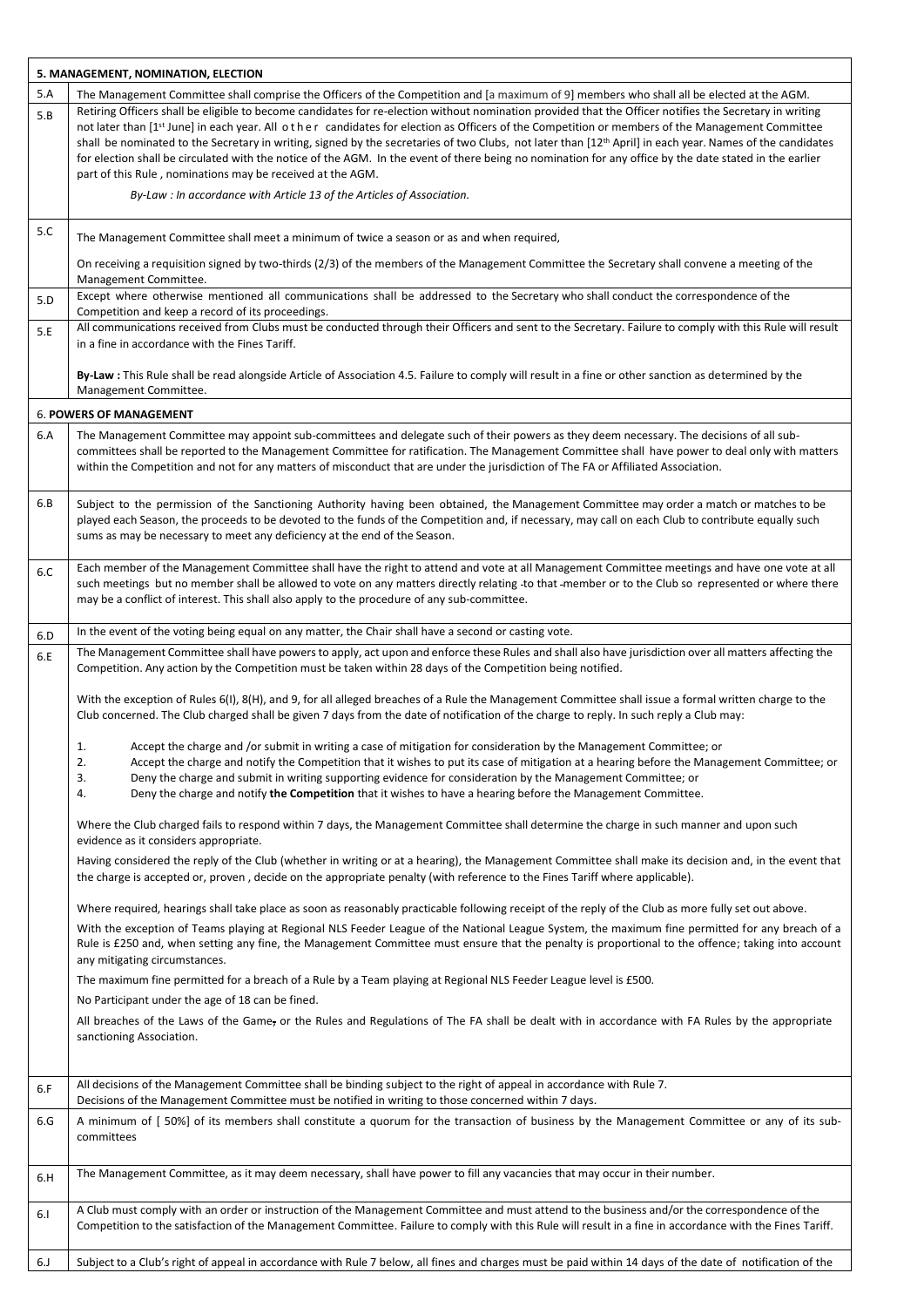|     | decision. Any Club failing to do so will be fined in accordance with the Fines Tariff. Further failure to pay the fine including the additional fine within a<br>further 14 days will result in fixtures being withdrawn until such time as the outstanding fines are paid.                                                                                                                                                                                                                                                                                                                                                                                |
|-----|------------------------------------------------------------------------------------------------------------------------------------------------------------------------------------------------------------------------------------------------------------------------------------------------------------------------------------------------------------------------------------------------------------------------------------------------------------------------------------------------------------------------------------------------------------------------------------------------------------------------------------------------------------|
| 6.K | A member of the Management Committee appointed by the Competition to attend a meeting or Competition Match may have any reasonable expenses                                                                                                                                                                                                                                                                                                                                                                                                                                                                                                                |
|     | incurred refunded by the Competition.<br>The Management Committee shall have the power to fill any vacancy that may occur in the membership of the Competition between the AGM or SGM                                                                                                                                                                                                                                                                                                                                                                                                                                                                      |
| 6.L | called to decide the constitution and the commencement of the Playing Season.                                                                                                                                                                                                                                                                                                                                                                                                                                                                                                                                                                              |
| 6.M | The business of the Competition as determined by the Management Committee may be transacted by electronic mail or facsimile.                                                                                                                                                                                                                                                                                                                                                                                                                                                                                                                               |
|     | 7. PROTESTS, CLAIMS, COMPLAINTS, APPEALS                                                                                                                                                                                                                                                                                                                                                                                                                                                                                                                                                                                                                   |
| 7.A | 1. All questions of eligibility, qualification of Players or interpretations of the Rules shall be referred to the Management Committee or a sub-<br>committee duly appointed by the Management Committee.                                                                                                                                                                                                                                                                                                                                                                                                                                                 |
|     | 2. Objections relevant to the dimensions of the pitch, goals, flag posts or other facilities will not be entertained by the Management Committee unless<br>a protest is lodged with the referee prior to the commencement of the Match.                                                                                                                                                                                                                                                                                                                                                                                                                    |
|     | By-Law : Any Club lodging such protest and not proceeding with it shall be deemed guilty of a breach of this Rule and shall be dealt with by the<br>Management Committee.                                                                                                                                                                                                                                                                                                                                                                                                                                                                                  |
| 7.B | Except in cases where the Management Committee decide that there are special circumstances, protests and complaints (which must contain full<br>particulars of the grounds upon which they are founded) must be lodged with the Secretary within [6 days (excluding Sundays) of the Competition<br>Match or occurrence to which they refer. A protest or complaint shall not be withdrawn except by permission of the Management Committee. A<br>member of the Management Committee who is a member of any Club involved shall not be present (except as a witness or representative of his Club)<br>when such protest or complaint is being determined.   |
| 7.C | No protest of whatever kind shall be considered by the Management Committee unless the complaining Club shall have deposited with the Secretary a<br>sum in accordance with the Fees Tariff. This may be forfeited in whole or in part in the event of the complaining or protesting Club losing its case. The<br>Competition shall have power to order the defaulting Club or the Club making a losing or frivolous protest or complaint to pay the expenses of the<br>inquiry or to order that the costs to be shared by the parties.                                                                                                                    |
| 7.D | All parties to a protest or complaint must receive a copy of the submission and must be afforded an opportunity to make a statement at least 7 days<br>before the protest or complaint being heard.                                                                                                                                                                                                                                                                                                                                                                                                                                                        |
|     | All parties must have received a minimum of 7 days' notice of the hearing should they be instructed to attend.<br>1.                                                                                                                                                                                                                                                                                                                                                                                                                                                                                                                                       |
|     | Should a Club elect to state its case in person then it should indicate such when forwarding the written response.<br>2.                                                                                                                                                                                                                                                                                                                                                                                                                                                                                                                                   |
|     | The Management Committee shall also have power to compel any party to the protest to pay such expenses as the Management Committee shall                                                                                                                                                                                                                                                                                                                                                                                                                                                                                                                   |
| 7.E | direct.                                                                                                                                                                                                                                                                                                                                                                                                                                                                                                                                                                                                                                                    |
| 7.F | Any appeal against a decision of the Management Committee must be lodged with the Sanctioning Authority within 14 days of the posting of the<br>written notification of the decision causing the appeal, accompanied by a fee (as set out in the Fees Tariff), which may be forfeited in the event of the<br>appeal not being upheld. A copy of the appeal must also be sent to the Secretary. The procedure for the appeal shall be determined by the<br>Sanctioning Authority, and the Sanctioning Authority may (but is not obliged to):                                                                                                                |
|     | invite submissions by the parties involved;<br>1.                                                                                                                                                                                                                                                                                                                                                                                                                                                                                                                                                                                                          |
|     | 2.<br>convene a hearing to hear the appeal;                                                                                                                                                                                                                                                                                                                                                                                                                                                                                                                                                                                                                |
|     | permit new evidence; or<br>3.                                                                                                                                                                                                                                                                                                                                                                                                                                                                                                                                                                                                                              |
|     | impose appropriate deadlines.<br>4.                                                                                                                                                                                                                                                                                                                                                                                                                                                                                                                                                                                                                        |
|     | Any appeal shall not involve a rehearing of the evidence considered by the Management Committee.                                                                                                                                                                                                                                                                                                                                                                                                                                                                                                                                                           |
| 7.G | No appeal can be lodged against a decision taken at an AGM or SGM unless this is on the ground of unconstitutional conduct                                                                                                                                                                                                                                                                                                                                                                                                                                                                                                                                 |
| 7.H | All protests, claims or complaints relating to these Rules and appeals arising from a Player's contract shall be heard and determined by the<br>Management Committee, or a sub-committee duly appointed by the Management Committee. The Clubs or Players protesting, appealing, claiming or<br>complaining must send a copy of such protest, appeal, claim or complaint and deposit a fee (as set out in the Fees Tariff) which shall be forfeited in<br>the event of the protest, appeal, claim or complaint not being upheld, and in these circumstances may, in addition, be ordered to pay the costs at the<br>direction of the Management Committee. |
|     | All such protests, claims, complaints and appeals must be received in writing by the Secretary within 14 days of the event or decision causing any of<br>these to be submitted.                                                                                                                                                                                                                                                                                                                                                                                                                                                                            |
|     | 8. ANNUAL GENERAL MEETING                                                                                                                                                                                                                                                                                                                                                                                                                                                                                                                                                                                                                                  |
| 8.A | The AGM shall be held not later than [30 <sup>th</sup> June] in each year. At this meeting the following business shall be transacted provided that at least [50% of<br>member clubs] members are present and entitled to vote:-                                                                                                                                                                                                                                                                                                                                                                                                                           |
|     | Confirm the minutes of the last AGM.<br>1.                                                                                                                                                                                                                                                                                                                                                                                                                                                                                                                                                                                                                 |
|     | Adopt the annual report, balance sheet and statement of accounts from the previous season or accounting period.<br>2.                                                                                                                                                                                                                                                                                                                                                                                                                                                                                                                                      |
|     | Election of Clubs to fill vacancies.<br>3.                                                                                                                                                                                                                                                                                                                                                                                                                                                                                                                                                                                                                 |
|     | Constitution of the Competition for the ensuing Season.<br>4.                                                                                                                                                                                                                                                                                                                                                                                                                                                                                                                                                                                              |
|     | By-Law: The Management Committee is empowered to determine the League structure and the membership of the individual divisions<br>prior to the Annual General Meeting.                                                                                                                                                                                                                                                                                                                                                                                                                                                                                     |
|     | Election of Competition Officers and Management Committee members.<br>5.                                                                                                                                                                                                                                                                                                                                                                                                                                                                                                                                                                                   |
|     | Appointment of auditors/verifiers<br>6.                                                                                                                                                                                                                                                                                                                                                                                                                                                                                                                                                                                                                    |
|     | Alteration of Rules, if any (see Rule 14).<br>7.                                                                                                                                                                                                                                                                                                                                                                                                                                                                                                                                                                                                           |
|     | Agree the date for the beginning of the Playing Season and kick off times applicable to the Competition.<br>8.                                                                                                                                                                                                                                                                                                                                                                                                                                                                                                                                             |
|     | Agree the date for the end of the Playing Season (save for Regional NLS Feeder League which shall be determined by The FA).<br>9.<br>Other business of which due notice shall have been given and accepted by the Chair as being relevant to an AGM.<br>10.                                                                                                                                                                                                                                                                                                                                                                                                |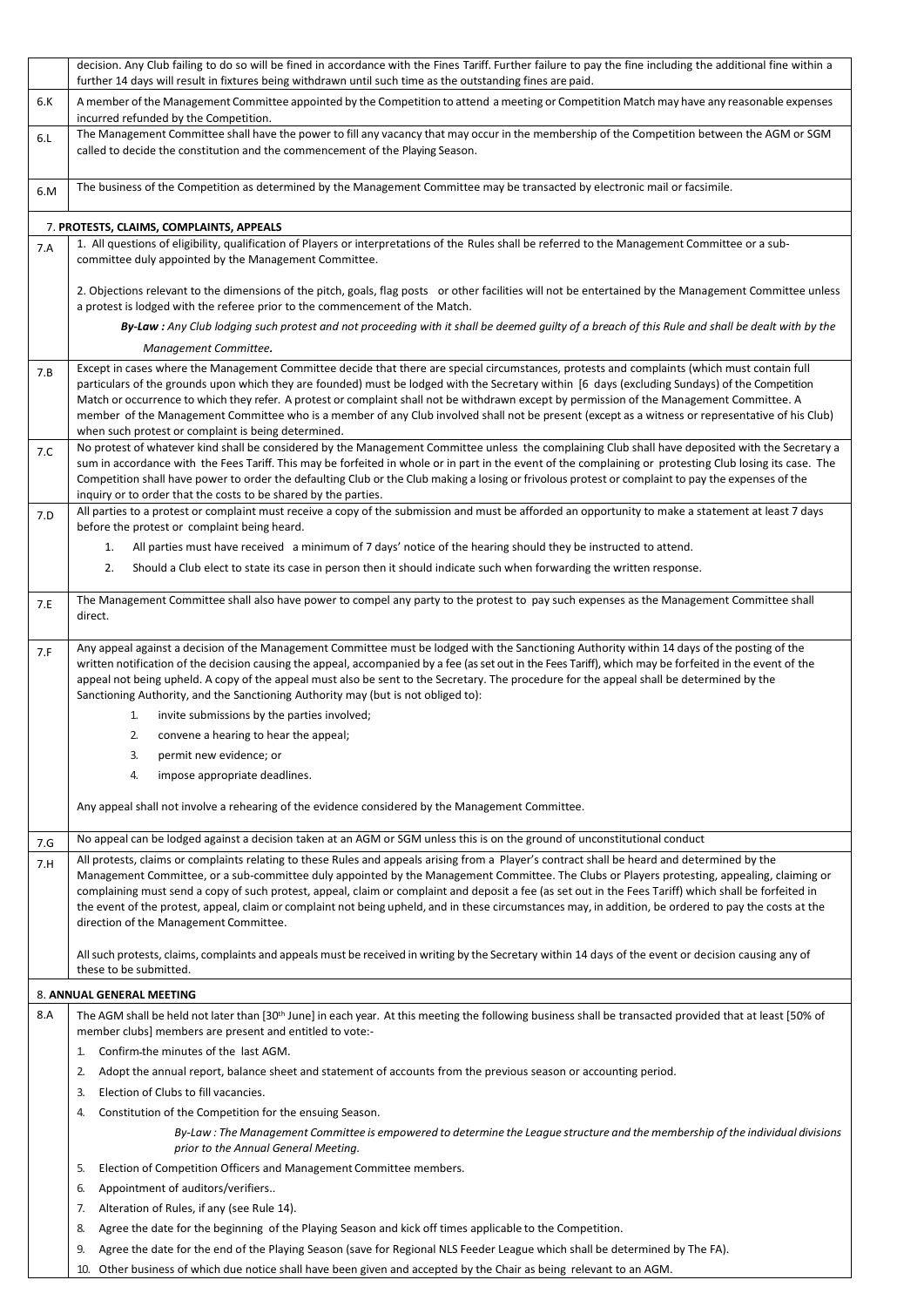| 8.B  | A copy of the duly audited/verified balance sheet, statement of accounts and agenda shall be forwarded to each Club at least 14 days prior to the<br>meeting, together with any proposed Rule changes.                                                                                                                                                                                                                                                       |
|------|--------------------------------------------------------------------------------------------------------------------------------------------------------------------------------------------------------------------------------------------------------------------------------------------------------------------------------------------------------------------------------------------------------------------------------------------------------------|
|      | By-Law : The audited accounts for the season up to the 30th June will be presented to the August General meeting                                                                                                                                                                                                                                                                                                                                             |
| 8.C  | A signed copy of the duly audited/verified balance sheet and statement of accounts shall be sent to the Sanctioning Authority within 14 days of its<br>adoption by the AGM.                                                                                                                                                                                                                                                                                  |
| 8.D  | Each Club shall be empowered to send two delegates to an AGM. Each Club shall be entitled to one vote only. 14 days' notice shall be given of any<br>AGM.                                                                                                                                                                                                                                                                                                    |
| 8.E  | Clubs who have withdrawn their membership of the Competition during the Playing Season being concluded or who are not continuing membership<br>shall be entitled to attend but shall vote only on matters relating to the Season being concluded. This provision will not apply to Clubs expelled in<br>accordance with Rule 12.                                                                                                                             |
| 8.F  | All voting shall be conducted by a show of voting cards, or count of email or virtual responses (for virtual meetings), unless a ballot be demanded by<br>at least 50% of the delegates qualified to vote or the Chair so decides.                                                                                                                                                                                                                           |
| 8.G  | No individual shall be entitled to vote on behalf of more than one Club.                                                                                                                                                                                                                                                                                                                                                                                     |
| 8.H  | Any continuing Club must be represented at the AGM. Failure to comply with this Rule will result in a fine in accordance with the Fines Tariff.<br>By-Law Apologies from club secretaries will be accepted but another representative must attend.                                                                                                                                                                                                           |
| 8.I  | Officers of the Competition and Management Committee members shall be entitled to attend and vote at an AGM.                                                                                                                                                                                                                                                                                                                                                 |
| 8.J  | Where a Competition is an incorporated entity, the Officers of the Competition shall ensure that the Articles of Association of the Competition are<br>consistent with the requirements of these Rules.                                                                                                                                                                                                                                                      |
|      | 9. SPECIAL GENERAL MEETINGS                                                                                                                                                                                                                                                                                                                                                                                                                                  |
| 9.A  | On receiving a requisition signed by two-thirds (2/3) of the Clubs in membership the Secretary shall call an SGM.                                                                                                                                                                                                                                                                                                                                            |
| 9B   | The Management Committee may call an SGM at any time                                                                                                                                                                                                                                                                                                                                                                                                         |
| 9C   | At least 7 days' notice shall be given of a meeting under this Rule, together with an agenda of the business to be transacted at such meeting.                                                                                                                                                                                                                                                                                                               |
| 9D   | Each Club shall be empowered to send two delegates to all SGMs. Each Club shall be entitled to one vote only.                                                                                                                                                                                                                                                                                                                                                |
| 9E   | Any Club failing to be represented at an SGM shall be fined in accordance with the Fines Tariff.<br>By-Law Apologies from club secretaries will be accepted but another representative must attend.                                                                                                                                                                                                                                                          |
| 9F   | Officers of the Competition and Management Committee members shall be entitled to attend and vote at all SGMs.                                                                                                                                                                                                                                                                                                                                               |
|      | 10. AGREEMENT TO BE SIGNED                                                                                                                                                                                                                                                                                                                                                                                                                                   |
| 10.  | Each Club shall complete and sign the following agreement which shall be deposited with the Competition together with the application for                                                                                                                                                                                                                                                                                                                    |
|      | membership for the coming Season,                                                                                                                                                                                                                                                                                                                                                                                                                            |
|      | "We, (A) (name) [] of (address) [] (Chair)/(Director)and (B) (name) [] of (address) [] (Secretary)/(Director)of [] Football Club (Limited) have been<br>provided with a copy of the Rules and Regulations of the [] Competition and do hereby agree for and on behalf of the said Club, if elected or accepted                                                                                                                                               |
|      | into membership, to conform to those Rules and Regulations and to accept, abide by and implement the decisions of the Management Committee of<br>the Competition, subject to the right of appeal in accordance with Rule 7."                                                                                                                                                                                                                                 |
|      | The agreement shall be signed:                                                                                                                                                                                                                                                                                                                                                                                                                               |
|      | where a Club is an unincorporated association, by the Club Chair and Secretary; or<br>1.                                                                                                                                                                                                                                                                                                                                                                     |
|      | 2.<br>where a Club is an incorporated entity, by two directors of the Club.                                                                                                                                                                                                                                                                                                                                                                                  |
|      | Any change of Chair, Secretary or Directors of the Club as named on the above agreement must be notified to the County Football Association to which<br>the Club is sanctioned and to the Secretary of this Competition.                                                                                                                                                                                                                                     |
|      | Failure to comply with this Rule will result in a fine in accordance with the Fines Tariff.                                                                                                                                                                                                                                                                                                                                                                  |
|      | 11. CONTINUATION OF MEMBERSHIP, WITHDRAWAL OF A CLUB                                                                                                                                                                                                                                                                                                                                                                                                         |
| 11.A | Any Club intending, or having a provisional intention, to withdraw a Team from the Competition on completion of its fixtures and fulfilment of all other<br>obligations to the Competition must notify the Secretary in writing of such intention by [31 <sup>st</sup> March] each season. This does not apply to a Club moving<br>in accordance with Rule 22.B. Failure to comply with this Rule will result in a fine in accordance with the Fines Tariff. |
|      | By-Law: All Clubs wishing to remain in membership of the Competition for the following season must confirm their intention to do so, in<br>writing, to the Secretary by 30th April.                                                                                                                                                                                                                                                                          |
| 11.B | The Management Committee shall have the discretion to deal with a Team being unable to start or complete its fixtures for a Playing Season, including,<br>but not limited to, issuing a fine in accordance with the Fines Tariff.                                                                                                                                                                                                                            |
| 11.C | Notwithstanding the powers of the Management Committee pursuant to Rule 6.I, in the event of a Club failing to discharge all its financial obligations<br>to the Competition in excess of £50, the Management Committee shall be empowered to refer the debt under The FA Football Debt Recovery<br>provisions.                                                                                                                                              |
| 12.  | EXCLUSION OF CLUBS, TEAMS. MISCONDUCT OF CLUBS, OFFICERS, PLAYERS, MANAGEMENT COMMITTEE                                                                                                                                                                                                                                                                                                                                                                      |
| 12.A | At the AGM or SGM called for the purpose in accordance with the provisions of Rule 9, notice of motion having been duly circulated on the agenda by                                                                                                                                                                                                                                                                                                          |
|      | direction of the Management Committee, the accredited delegates present shall have the power to:<br>(i) remove a member of the Management Committee from office; (ii) exclude any Club or Team from membership. both of which, must be supported                                                                                                                                                                                                             |
|      | by more than two thirds (2/3) of those present and voting. Voting on this point shall be conducted by ballot. A member of the Management Committee                                                                                                                                                                                                                                                                                                           |
|      | or Club which is the subject of the vote being taken shall be excluded from voting.                                                                                                                                                                                                                                                                                                                                                                          |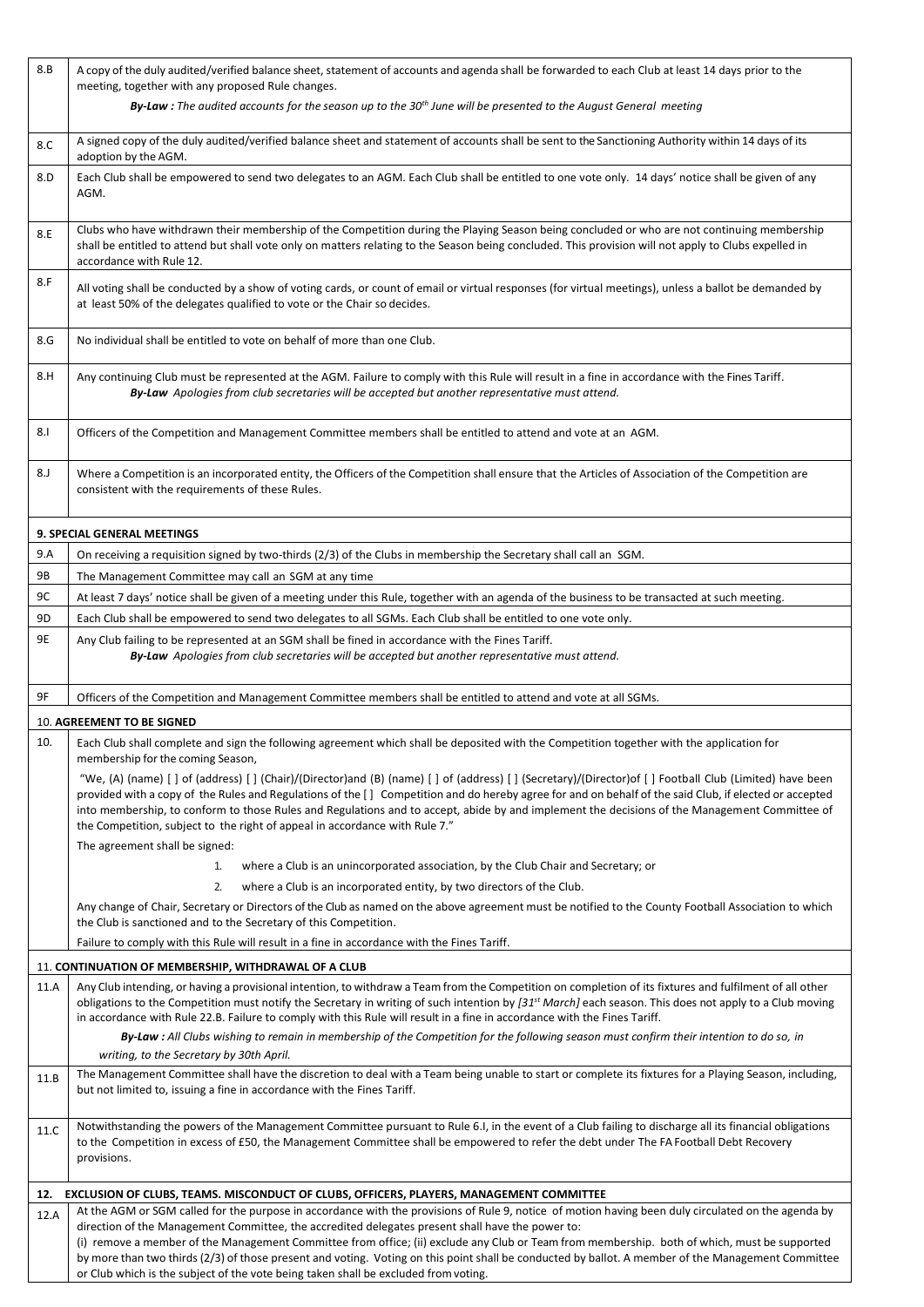| 12.B              | At the AGM <sub>7</sub> or at an SGM called for the purpose in accordance with the provisions of Rule 9 <sub>7</sub> the accredited delegates present shall have the power to                                                                                                                                                                                                                                                                                                                                                                                                                                                                     |
|-------------------|---------------------------------------------------------------------------------------------------------------------------------------------------------------------------------------------------------------------------------------------------------------------------------------------------------------------------------------------------------------------------------------------------------------------------------------------------------------------------------------------------------------------------------------------------------------------------------------------------------------------------------------------------|
|                   | exclude from further participation in the Competition any Club whose conduct has, in their opinion, been undesirable, provided this is supported by<br>more than two-thirds (2/3) of those present and voting. Voting on this point shall be conducted by ballot. A Club whose conduct is the subject of the<br>vote being taken shall be excluded from voting.                                                                                                                                                                                                                                                                                   |
|                   | By-Law The parent clubs of the two teams who have accumulated the greatest number of disciplinary points, averaged over the number of their<br>games during the current season, shall be invited to present their case to remain in membership, subject to the conditions of Rule 12 paragraph (B)<br>above. The teams (from two clubs) concerned will be identified by the management committee from FA reports and will be added to the agenda by the<br>secretary.                                                                                                                                                                             |
| 12.C              | Any Officer or member of a Club found guilty of either a breach of Rule, other than field offences, or of inducing or attempting to induce a Player or<br>Players of another Club in the Competition to join them shall be liable to such penalty as a General Meeting or Management Committee may decide,<br>and their Club shall also be liable to expulsion in accordance with the provisions of 12.A and/or 12.B of this Rule.                                                                                                                                                                                                                |
| <b>13. TROPHY</b> |                                                                                                                                                                                                                                                                                                                                                                                                                                                                                                                                                                                                                                                   |
| 13.A              | The following agreement shall be signed on behalf of the winners of the cup or trophy:                                                                                                                                                                                                                                                                                                                                                                                                                                                                                                                                                            |
|                   | "We (A) (name) and (B) (name), the Chair and Secretary of [] FC (Limited), members of and representing the Club, having been declared winners of cup<br>or trophy, and the cup or trophy having been delivered to us by the Competition, do hereby on behalf of the Club jointly and severally agree to return<br>the cup or trophy to the Competition Secretary on or before [28 <sup>th</sup> February]. If the cup or trophy is lost or damaged whilst under our care we agree to<br>refund to the Competition the amount of its current value or the cost of its thorough repair."                                                            |
|                   | Failure to comply will result in a fine in accordance with the Fines Tariff.<br>By-Law: The club shall respond to the secretary in agreement to these conditions.                                                                                                                                                                                                                                                                                                                                                                                                                                                                                 |
| 13.B              | At the close of each Competition awards may/shall be made to the winners and runners-up if the funds of the Competition permit.<br>By-Law : Awards will also be made to representative players and individuals who have 25 years active association with this Competition if the<br>funds of the Competition permit.                                                                                                                                                                                                                                                                                                                              |
|                   | By-Law: At the end of each season an awards presentation dinner will be held. Clubs will be allocated 2 places per team, and they will have<br>to pay for these places regardless of whether they intend to be present. Any Club which fails to attend and which has not notified the League<br>Secretary of non-attendance at least 2 weeks prior to the dinner shall be liable to a fine.<br><b>By-Law</b> : If a Competition is discontinued for any reason a Trophy or any other presentation shall be returned to the Donor if the conditions<br>attached to it so provide or, if not, dealt with as the sanctioning Association may decide. |
|                   | 14. ALTERATION TO RULES                                                                                                                                                                                                                                                                                                                                                                                                                                                                                                                                                                                                                           |
| 14.A              | Alterations-for which consent has been given by the Sanctioning Authority, shall be made to these Rules only at the AGM or at an SGM specially                                                                                                                                                                                                                                                                                                                                                                                                                                                                                                    |
|                   | convened for the purpose called in accordance with Rule 9. Any alteration made during the Playing Season to these Rules shall not take effect until the<br>following Playing Season.                                                                                                                                                                                                                                                                                                                                                                                                                                                              |
| 14.B              | Notice of proposed alterations to be considered at the AGM shall be submitted to the Secretary by [1 <sup>st</sup> May] in each year. The proposals, together with<br>any proposals by the Management Committee, shall be circulated to the Clubs by [15 <sup>th</sup> May] and any amendments to these proposals shall be<br>submitted to the Secretary by [1 <sup>st</sup> June]. The proposals and proposed amendments to these proposals shall be circulated to Clubs with the notice of<br>the AGM. A proposal to change a Rule shall be carried if [a majority] of those present and entitled to vote and voting are in favour.             |
| 14.C              | A copy of the proposed alterations to Rules to be considered at the AGM or SGM shall be submitted to the Sanctioning Authority or The FA (as applicable)<br>at least 28 days prior to the date of the meeting.                                                                                                                                                                                                                                                                                                                                                                                                                                    |
|                   | 15. FINANCE                                                                                                                                                                                                                                                                                                                                                                                                                                                                                                                                                                                                                                       |
| 15.A              | The Management Committee shall determine with which bank or other financial institution the funds of the Competition will be lodged.                                                                                                                                                                                                                                                                                                                                                                                                                                                                                                              |
| 15.B<br>15.C      | All expenditure in excess of £[500] shall be approved by the Management Committee. Cheques shall be signed by at least two Officers nominated by<br>the Management Committee.<br>The financial year of the Competition will end on [30 <sup>th</sup> June].                                                                                                                                                                                                                                                                                                                                                                                       |
| 15.D              | The accounting records or a certified balance sheet, of a Competition shall be prepared and shall be [audited/verified] annually by a suitably qualified                                                                                                                                                                                                                                                                                                                                                                                                                                                                                          |
| 16.               | person(s) who shall be appointed at the AGM.<br><b>INSURANCE</b>                                                                                                                                                                                                                                                                                                                                                                                                                                                                                                                                                                                  |
| 16.A              | All Clubs must have valid Public Liability Insurance cover for a minimum of ten million pounds (£10,000,000) at all times.                                                                                                                                                                                                                                                                                                                                                                                                                                                                                                                        |
| 16.B              | All Clubs must have valid personal accident cover for all Players registered with them from time to time. The Players' Personal Accident Insurance cover<br>must be in place prior to the Club taking part in any Competition Match and shall be at least equal to the minimum recommended cover determined<br>from time to time by the Sanctioning Authority. In instances where The FA is the Sanctioning Authority, the minimum recommended cover will be the                                                                                                                                                                                  |
| 16.C              | cover required by the Affiliated Association to which a Club affiliates.<br>Failure to comply with Rule 16.A or 16.B will result in a fine in accordance with the Fines Tariff.                                                                                                                                                                                                                                                                                                                                                                                                                                                                   |
| 17.               | <b>DISSOLUTION</b>                                                                                                                                                                                                                                                                                                                                                                                                                                                                                                                                                                                                                                |
| 17.A              | Dissolution of the Competition shall be by resolution approved at an SGM by a majority of three quarters (3/4) of the members present and shall take<br>effect from the date of the relevant SGM.                                                                                                                                                                                                                                                                                                                                                                                                                                                 |
| 17.B              | In the event of the dissolution of the Competition, the members of the Management Committee are responsible for the winding up of the assets<br>and liabilities of the Competition.                                                                                                                                                                                                                                                                                                                                                                                                                                                               |
| 17.C              | The Management Committee shall deal with any surplus assets as follows:                                                                                                                                                                                                                                                                                                                                                                                                                                                                                                                                                                           |
|                   | Any surplus assets { save for a trophy or any other presentation), remaining after the discharge of the debts and liabilities of the<br>1.<br>Competition shall be transferred only to another Competition or Affiliated Association or The Football Association Benevolent Fund<br>or to such other charitable or benevolent object in the locality of the Competition as determined by resolution at or before the time<br>of winding up, and approved in writing by the Sanctioning Authority.                                                                                                                                                 |
|                   | 2.<br>If a Competition is discontinued for any reason a trophy or any other presentation shall be returned to the donor if the conditions<br>attached to it so provide or, if not, dealt with as the Sanctioning Authority may decide.                                                                                                                                                                                                                                                                                                                                                                                                            |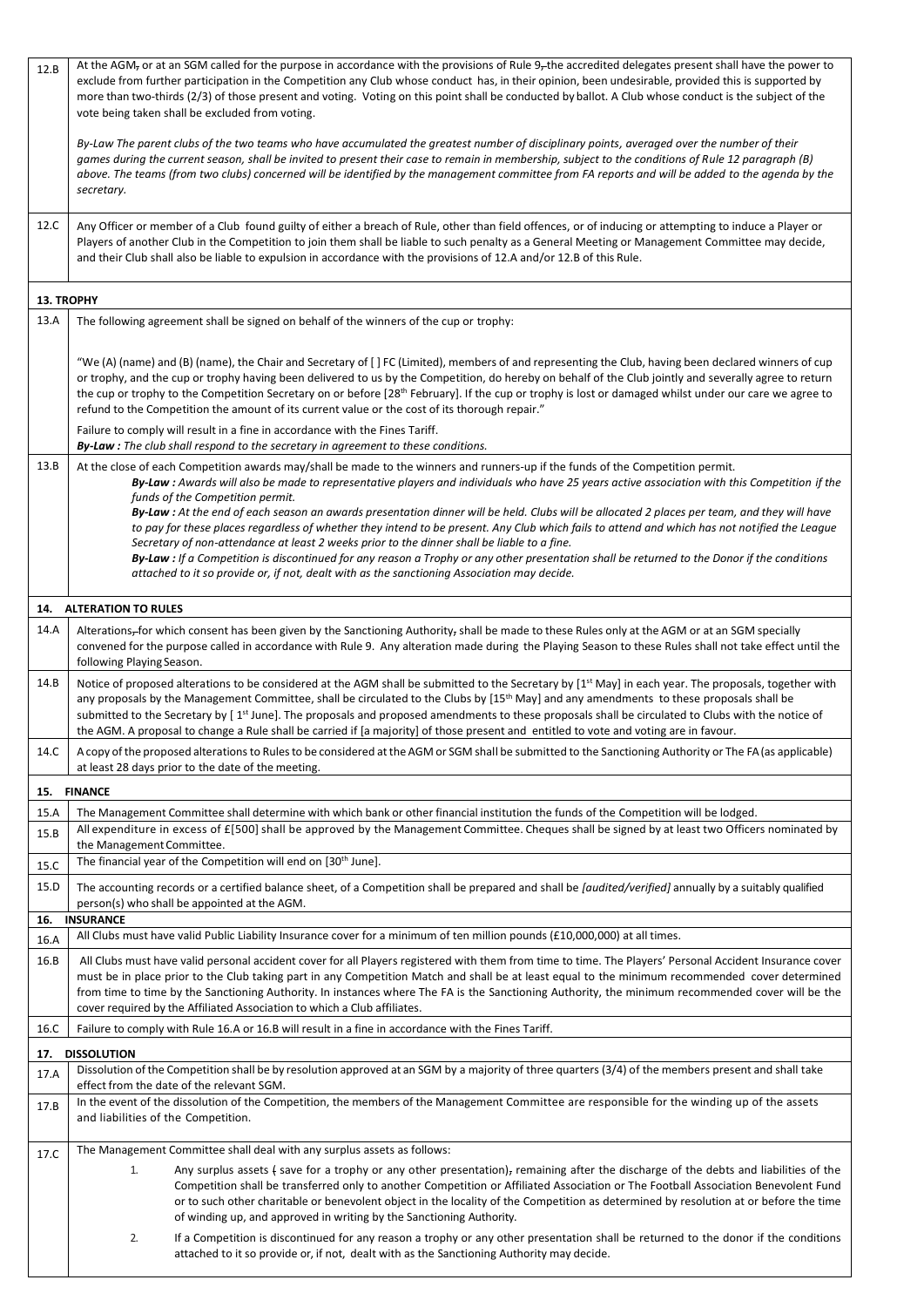| 24. | LIFE MEMBERS                                                                                                                                                                                                                                                                                                |
|-----|-------------------------------------------------------------------------------------------------------------------------------------------------------------------------------------------------------------------------------------------------------------------------------------------------------------|
|     | Any person who has served as a League Management Committee member for at least 21 years either continuously or in aggregate shall be<br>appointed as a Life Member at the Annual General Meeting in the season in which 21 year's service is attained, and shall be presented with<br>a long service award. |
|     | The League Management Committee may at any time, in its absolute discretion, appoint a League Management Committee member who<br>has not served as such for 21 years, but who, in the committee's opinion, has given meritorious service to the League, as Life Member at an<br>AGM.                        |
|     | Life Members shall be entitled to – Complimentary presentation dinner. Complimentary invitation to all cup finals and associated hospitality.<br>Invite to General meetings as an observer. Receive committee minutes if requested.                                                                         |

## **MATCH RELATED RULES**

|      | 18. QUALIFICATION OF PLAYERS                                                                                                                                                                                                                                                                                                                                                                                                                                                                                                                                                                                                                |
|------|---------------------------------------------------------------------------------------------------------------------------------------------------------------------------------------------------------------------------------------------------------------------------------------------------------------------------------------------------------------------------------------------------------------------------------------------------------------------------------------------------------------------------------------------------------------------------------------------------------------------------------------------|
| 18.A | A Player is one who, being in all other respects eligible, has:                                                                                                                                                                                                                                                                                                                                                                                                                                                                                                                                                                             |
|      | 1. Registered through the Player Registration System and received approval from the Competition. For any players registered on the day of a match,<br>a Club Officer must email the Competition with details of the registration [ 3] hours prior to the scheduled kick off time in order for the player to be<br>eligible to play in that match. The Player shall not play again in any subsequent match in the Competition until the Club has registered the player<br>through The FA Player Registration system and is in possession of the approval from the Competition. A maximum of [4] Players may be registered<br>in this manner. |
|      | 0r<br>2. signed a fully and correctly completed Competition registration form in ink on a match day prior to playing which is countersigned by an<br>Officer of the Club and witnessed by an Officer of the opposing Club, and submitted to the Competition within two days (Sundays excluded)<br>subsequent to the Competition Match. The Player shall not play again on a in a subsequent match in the Competition until the Club has<br>registered the player through The FA Player Registration System and is in possession of the approval from the Competition. A maximum of<br>[4] Players may be registered in this manner          |
|      | By-Law : The maximum of 4 players applies from October 1st of the current season                                                                                                                                                                                                                                                                                                                                                                                                                                                                                                                                                            |
|      | Any registration that is not fully and correctly completed will be returned to the Club unprocessed and the player classed as unregistered. If a Club<br>attempts to register a player via the Player Registration System but does not fully and correctly complete the necessary information via-the Player<br>Registration System the registration will not be processed.                                                                                                                                                                                                                                                                 |
|      | For Clubs registering Players under Rule 18.A.2. registration forms will be provided in a format to be determined by the Competition. For Clubs registering<br>Players by the Player Registration System, Clubs must access the Player Registration System in order to complete the registration process.                                                                                                                                                                                                                                                                                                                                   |
|      | Failure to comply with this Rule will result in a fine in accordance with the Fines Tariff.                                                                                                                                                                                                                                                                                                                                                                                                                                                                                                                                                 |
|      | By-Law. Once approved, a player registration lasts until the end of the season when it automatically expires. A registration cannot be cancelled during<br>the season.                                                                                                                                                                                                                                                                                                                                                                                                                                                                      |
| 18.B | 1. Contract players are not permitted in this Competition with the exception of those Players who are registered under Contract with the same Club who<br>have a team operating at Steps 1 to 6 of the National League System.                                                                                                                                                                                                                                                                                                                                                                                                              |
|      | By-Law: No contract players are allowed in this league, even if their club has a team accepted into the league                                                                                                                                                                                                                                                                                                                                                                                                                                                                                                                              |
|      | 2. It is the responsibility of each Club to ensure that any Player registered to the Club has, where necessary, the required International Transfer<br>Certificate. Clearance is required for any Player aged 10 and over crossing borders including Wales, Scotland and Ireland.                                                                                                                                                                                                                                                                                                                                                           |
|      | 3. Each team must have at least [11] Players registered [2] days before the start of each Playing Season. Failure to comply with this Rule will result in<br>a fine in accordance with the Fines Tariff.<br>By-Law : In multi-team clubs, two days prior to the fixtures, sufficient players must be registered to cover the number of teams to be fielded                                                                                                                                                                                                                                                                                  |
| 18.C | A Player that owes a Football Debt (as defined under the Football Debt Recovery Regulations) shall be permitted to register for a Club but will be<br>suspended from football activities if the Player does not comply with the terms of the Football Debt Recovery Regulations in respect of that Football<br>Debt.                                                                                                                                                                                                                                                                                                                        |
|      | By-Law : A player registration will not be approved where a player is known to have a debt to the FA (as defined under the Football Debt Recovery<br>Regulations) or a personal debt to The Lancashire and Cheshire Football League, until that debt has been repaid. These include any such debts<br>which the player's club may have temporarily paid on his behalf but for which reimbursement is required by the club.                                                                                                                                                                                                                  |
| 18.D | A fee as set out in the Fees Tariff shall be paid by each Club/Team for each Player registered.                                                                                                                                                                                                                                                                                                                                                                                                                                                                                                                                             |
| 18.E | The Management Committee shall decide all registration disputes.                                                                                                                                                                                                                                                                                                                                                                                                                                                                                                                                                                            |
|      | In the event of a player signing a registration form or having a registration submitted for more than one Club, priority of registration shall decide for<br>which Club the Player shall be registered. The Secretary shall notify the Club last applying to register the player of the fact of the previous registration.                                                                                                                                                                                                                                                                                                                  |
| 18.F | It shall be a breach of Rule for a Player to:                                                                                                                                                                                                                                                                                                                                                                                                                                                                                                                                                                                               |
|      | Play for more than one Club in the Competition in the same Playing Season without first being transferred.<br>1.                                                                                                                                                                                                                                                                                                                                                                                                                                                                                                                            |
|      | 2.<br>Having registered for one Club in the Competition, register for another Club in the Competition in that Playing Season<br>except for the purpose of a transfer.                                                                                                                                                                                                                                                                                                                                                                                                                                                                       |
|      | Submit a signed registration form as per Rule 18 A.2 or submit a registration through the Player Registration System -that<br>3.<br>the Player had willfully neglected to accurately or fully complete.                                                                                                                                                                                                                                                                                                                                                                                                                                     |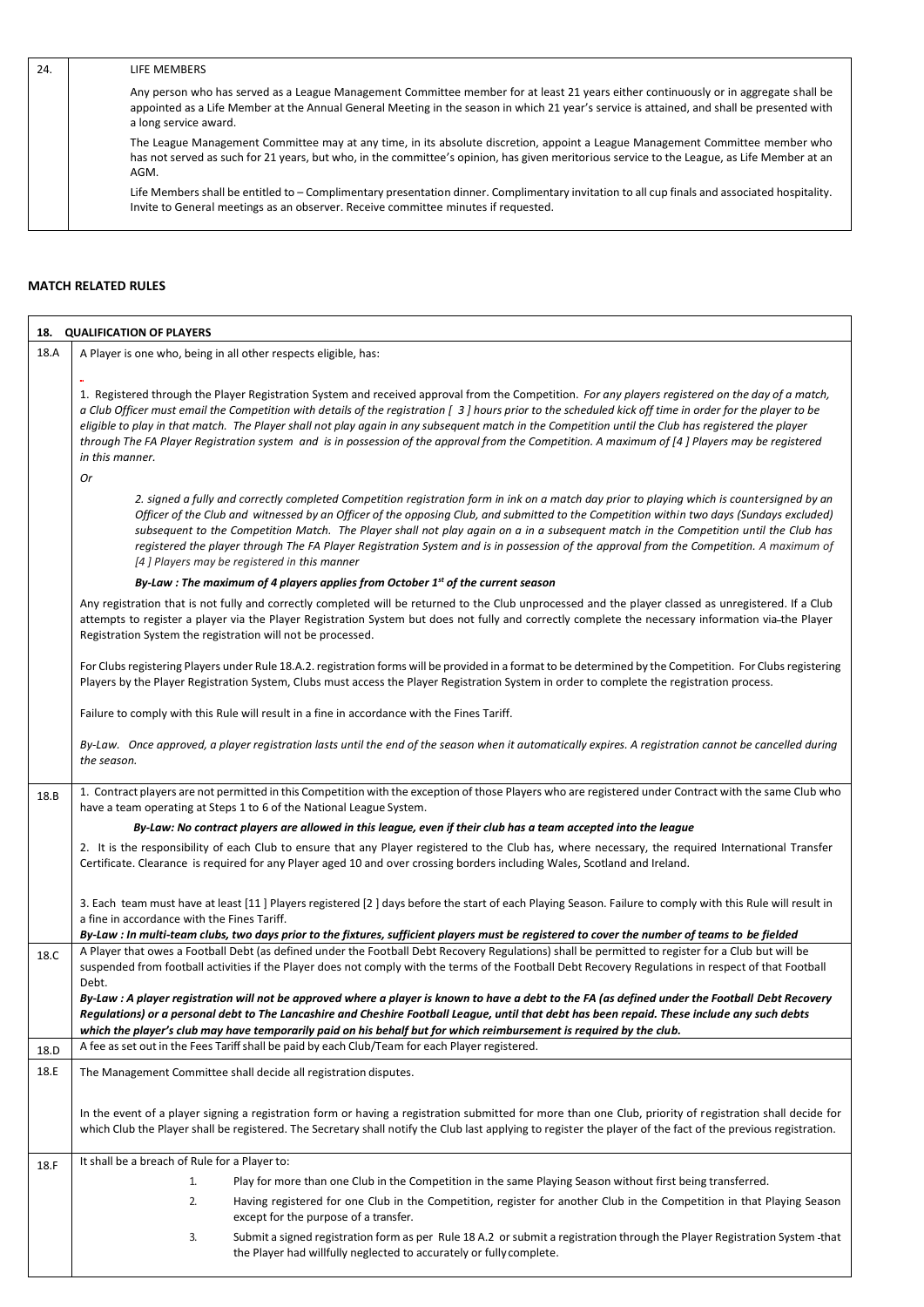|       | Failure to comply with this Rule will result in a fine in accordance with the Fines Tariff.                                                                                                                                                                                                                                                                                                                                                                                                                                                                                                                                                                                                                                                                                                                                                                                                                                                                                    |
|-------|--------------------------------------------------------------------------------------------------------------------------------------------------------------------------------------------------------------------------------------------------------------------------------------------------------------------------------------------------------------------------------------------------------------------------------------------------------------------------------------------------------------------------------------------------------------------------------------------------------------------------------------------------------------------------------------------------------------------------------------------------------------------------------------------------------------------------------------------------------------------------------------------------------------------------------------------------------------------------------|
| 18.G  | The Management Committee shall have the power to accept the registration of any Player subject to the provisions of Rules 18.G.2 and<br>1.<br>18.G.3 below.                                                                                                                                                                                                                                                                                                                                                                                                                                                                                                                                                                                                                                                                                                                                                                                                                    |
|       | The Management Committee shall have power to refuse, cancel or suspend the registration of any Player or may fine any Player, at their<br>2.<br>discretion (in accordance with the Fines Tariff) who has been charged and found guilty of registration irregularities (subject to Rule 7).                                                                                                                                                                                                                                                                                                                                                                                                                                                                                                                                                                                                                                                                                     |
|       | The Management Committee shall have power to make application to refuse or cancel the registration of any Player charged and found guilty<br>3.<br>of undesirable conduct (subject to Rule 7) subject to the right of appeal to the Sanctioning Authority. Application should be made to the parent<br>County of the Club the Player is registered or intending to be registered with.                                                                                                                                                                                                                                                                                                                                                                                                                                                                                                                                                                                         |
|       | Undesirable conduct shall mean an incident of repeated proven misconduct, which may deter a Participant from being involved in this Competition.                                                                                                                                                                                                                                                                                                                                                                                                                                                                                                                                                                                                                                                                                                                                                                                                                               |
|       | A Player who has previously had a registration removed in accordance with Rule 18(G)(iii) but has a registration accepted at the expiry of<br>4.<br>exclusion will be considered to be under a probationary period of 12 months. Whilst under a probationary period, should the Player commit<br>a further act of proven misconduct under the jurisdiction of the Competition, (excluding standard dismissals), the Competition may consider<br>a further charge of bringing the Competition into disrepute.                                                                                                                                                                                                                                                                                                                                                                                                                                                                   |
|       | (Note: Action under Rule 18.G.3 shall not be taken against a Player for misconduct until the matter has been dealt with by the Sanctioning<br>Authority, and then only in cases of the Player bringing the Competition into disrepute and will in any event be subject to an appeal to the<br>Sanctioning Authority or The FA. All decisions must include the period of restriction. For the purpose of this Rule, bringing the Competition<br>into disrepute can only be considered where the Player has received in excess of 112 days' suspension, or 10 matches in match based discipline,<br>in any competition (and is not restricted to the Competition) in a period of two years or less from the date of the first offence.)                                                                                                                                                                                                                                          |
| 18.H  | Subject to compliance with FA Rule C2(a) when a Club wishes to register a player who is already registered with another club it shall submit a transfer<br>notification to the Competition via the Player Registration System. - A fee as set out in the Fees Tariff will be required.                                                                                                                                                                                                                                                                                                                                                                                                                                                                                                                                                                                                                                                                                         |
|       | Such transfer shall be referred by the Competition to the club for which the player is registered. Should this club object to the transfer it should state<br>its objections in writing to the Competition and to the player concerned within 3 days of receipt of the notification. Upon receipt of the club's consent,<br>or upon its failure to give written objection within 3 days, the Secretary may, on behalf of the Management Committee, transfer the player who shall<br>be deemed eligible to play for the new Club from such date or 1 day after receipt of such transfer.                                                                                                                                                                                                                                                                                                                                                                                        |
|       | In the event of an objection to a transfer the matter shall be referred to the Management Committee for a decision.<br>By-Law : The receiving club shall pay the due fee (as set out in the Fees Tariff) into the League's Bank Account by the end of the working day prior<br>to the player's first match for the new club, and once this is confirmed the Registrations Secretary shall complete the transfer. If the club holding<br>the registration objects to the transfer, it should do so to the requesting club within seven days of receipt of the notification. Upon failure of the<br>current club to give written objection within seven days, the Registrations Secretary may, on behalf of the Management Committee, transfer the<br>Player who shall be deemed eligible to play for the new club from such date. However, in the event of a valid, written objection to a transfer the<br>matter shall be referred to the Management Committee for a decision. |
|       | In the event of a Non Contract Player without a written contract changing his status to that of a Contract Player with the same Club, another Club<br>in the Competition or with a club in another competition their registration as a Non Contract Player will automatically be cancelled and declared<br>void unless the Club conforms to the exception detailed in Rule 18.B.1.                                                                                                                                                                                                                                                                                                                                                                                                                                                                                                                                                                                             |
|       | By-Law: See By-Law at 18.B.1                                                                                                                                                                                                                                                                                                                                                                                                                                                                                                                                                                                                                                                                                                                                                                                                                                                                                                                                                   |
| 18.I  | A Player may not be registered for a Club nor transferred to another Club in the Competition after [31st March] except by special permission of the<br><b>Management Committee</b>                                                                                                                                                                                                                                                                                                                                                                                                                                                                                                                                                                                                                                                                                                                                                                                             |
| 18.   | Registrations are valid for one Playing Season only.                                                                                                                                                                                                                                                                                                                                                                                                                                                                                                                                                                                                                                                                                                                                                                                                                                                                                                                           |
| 18.K  | A Player shall not be eligible to play for a Team in any special championship, promotion or relegation deciding Competition Match (as specified in Rule<br>22.A) unless the Player has played [5] Competition Matches for that Team in the current Playing Season.                                                                                                                                                                                                                                                                                                                                                                                                                                                                                                                                                                                                                                                                                                             |
| 18.L. | A Team shall not include any Player who has taken part in [1] or more senior Competition Matches during the current Playing Season unless a period<br>of [8] days has elapsed since they last played.                                                                                                                                                                                                                                                                                                                                                                                                                                                                                                                                                                                                                                                                                                                                                                          |
|       | For the purpose of this Rule a senior competition(s) is/are [Specifically Manchester, Cheshire, West Cheshire, Liverpool County and West Lancashire<br>Leagues which have a Supply League Division, and/or equivalent and above Leagues. This 8 day Rule will apply to every player registered to a club in<br>a Supply League or above ].                                                                                                                                                                                                                                                                                                                                                                                                                                                                                                                                                                                                                                     |
|       | Failure to comply with this Rule will result in a fine in accordance with the Fines Tariff.                                                                                                                                                                                                                                                                                                                                                                                                                                                                                                                                                                                                                                                                                                                                                                                                                                                                                    |
| 18.M  | Subject to Rule 18.M.2 any Club found to have played an ineligible Player in a Competition Match or Matches where points are awarded<br>1.<br>shall have the points gained from that Competition Match deducted from its record, up to a maximum of 12 points, and have levied upon it<br>a fine (in accordance with the Fines Tariff).                                                                                                                                                                                                                                                                                                                                                                                                                                                                                                                                                                                                                                        |
|       | The Management Committee may vary the sanction as relates to the deduction of points set out at Rule-18.M.1 only in circumstances where<br>2.<br>the ineligibility is due to the failure to obtain an International Transfer Certificate or where the ineligibility is related to the Player's status.                                                                                                                                                                                                                                                                                                                                                                                                                                                                                                                                                                                                                                                                         |
|       | Where a Club is found to have played an ineligible Player in accordance with Rule 18.M.2 above, the Management Committee may also, at<br>3.<br>its discretion:                                                                                                                                                                                                                                                                                                                                                                                                                                                                                                                                                                                                                                                                                                                                                                                                                 |
|       | Award the points available in the Competition Match in question to the opponents, subject to the Competition Match not being ordered<br>a)<br>to be replayed; or                                                                                                                                                                                                                                                                                                                                                                                                                                                                                                                                                                                                                                                                                                                                                                                                               |
|       | b)<br>Levy penalty points against the Club in default; or<br>c)<br>Order that such Competition Match or Matches be replayed (on such terms as are decided by the Management Committee).                                                                                                                                                                                                                                                                                                                                                                                                                                                                                                                                                                                                                                                                                                                                                                                        |
|       | By-Law - In this competition the Management Committee may, at its discretion vary the sanction from a fine only, through to the full consequences<br>detailed in N (i, ii, iii)                                                                                                                                                                                                                                                                                                                                                                                                                                                                                                                                                                                                                                                                                                                                                                                                |
| 18.N  | The following clause applies to Competitions involving Players in full-time secondary education:<br>Priority must be given at all times to activities of schools and school organisations. Failure to comply with this Rule will result in a fine in<br>1.                                                                                                                                                                                                                                                                                                                                                                                                                                                                                                                                                                                                                                                                                                                     |
|       | accordance with the Fines Tariff.<br>The availability of children and young people must be cleared with the Head Teachers or Principals (except for Sunday leagues<br>2.                                                                                                                                                                                                                                                                                                                                                                                                                                                                                                                                                                                                                                                                                                                                                                                                       |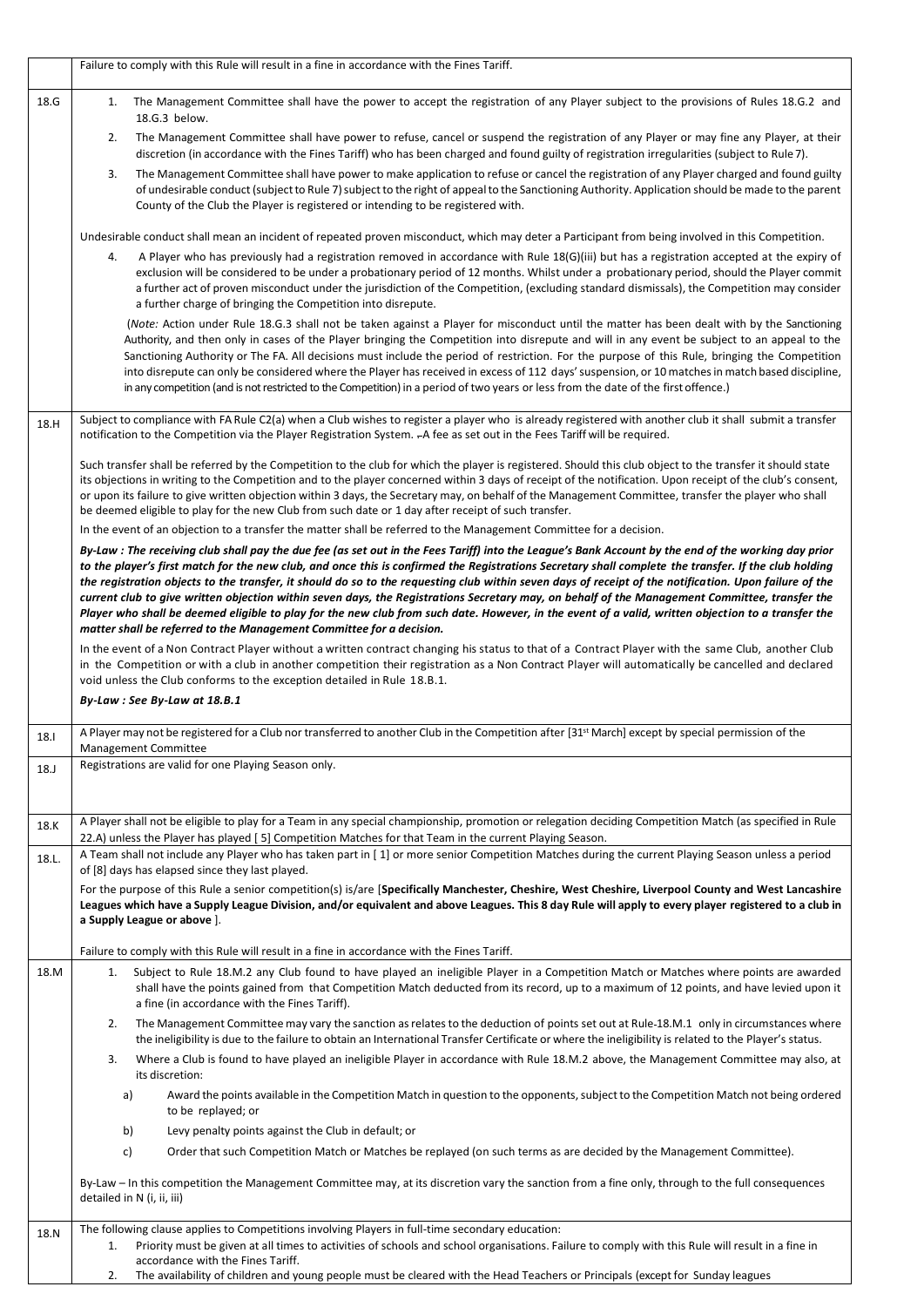|      | competitions).                                                                                                                                                                                                                                                                                                                                                                                                                                                                                                                                        |
|------|-------------------------------------------------------------------------------------------------------------------------------------------------------------------------------------------------------------------------------------------------------------------------------------------------------------------------------------------------------------------------------------------------------------------------------------------------------------------------------------------------------------------------------------------------------|
|      | 3.<br>To play open age football the player must have achieved the age of 16.                                                                                                                                                                                                                                                                                                                                                                                                                                                                          |
| 18.0 | By-Law 1: No more than two players who have featured in a club's higher teams in the last three weeks are to be allowed to play in another team                                                                                                                                                                                                                                                                                                                                                                                                       |
|      | in the club which is two or more teams lower except by permission of the Management Committee<br>By-Law 2 : No more than four players who have featured in a club's higher teams in the last three weeks are allowed to play in another team in the                                                                                                                                                                                                                                                                                                   |
|      | club which is one team lower except by permission of the Management Committee                                                                                                                                                                                                                                                                                                                                                                                                                                                                         |
|      | By-Law 3 : No more than a total of four players may be moved down to a lower team except by permission of the Management Committee                                                                                                                                                                                                                                                                                                                                                                                                                    |
| 19.  | <b>CLUB COLOURS</b>                                                                                                                                                                                                                                                                                                                                                                                                                                                                                                                                   |
| 19   | Every team must register the colour of its shirts and shorts with the Secretary by [17 <sup>th</sup> July] and the Competition Secretary shall decide as to their<br>suitability.                                                                                                                                                                                                                                                                                                                                                                     |
|      | By-Law : The match official's primary kit colour will still be black and should be worn whenever possible; however, officials are now permitted to<br>wear a yellow shirt should they wish to, providing it does not clash with the jersey of another player. Where officials are working in a team of 3 or 4,<br>all officials must wear the same colour shirt. Shorts and socks will remain black at all times.                                                                                                                                     |
| 19.B | Any team changing its colours during the Playing Season must notify the Competition Secretary immediately.                                                                                                                                                                                                                                                                                                                                                                                                                                            |
| 19.C | Goalkeepers must wear colours which distinguish them from all other Players and the Match Officials.                                                                                                                                                                                                                                                                                                                                                                                                                                                  |
| 19.D | No Player, including the goalkeeper, shall be permitted to wear black or very dark shirts.                                                                                                                                                                                                                                                                                                                                                                                                                                                            |
| 19.E | Any Team not being able to play in its normal colours as registered with the Competition shall notify its opponents of the colours in which they will play<br>(including the colours of the goalkeepers jersey) at least $\lceil 3 \rceil$ days before the Competition Match.                                                                                                                                                                                                                                                                         |
| 19.F | If, in the opinion of the referee, two Teams have the same or similar colours, the [away] Team shall make the change. Should a Team delay the scheduled<br>time of kick off for a Competition Match by not having a change of colours they will be fined in accordance with the Fines Tariff.                                                                                                                                                                                                                                                         |
| 19.G | Shirts must all be numbered and no two shirts shall have the same number, failing which a fine will be levied in accordance with the Fines Tariff                                                                                                                                                                                                                                                                                                                                                                                                     |
| 20.  | PLAYING SEASON. CONDITIONS OF PLAY, TIMES OF KICK-OFF. POSTPONEMENTS. SUBSTITUTES                                                                                                                                                                                                                                                                                                                                                                                                                                                                     |
| 20.A | All Competition Matches shall be played in accordance with the Laws of the Game as determined by the International Football Association                                                                                                                                                                                                                                                                                                                                                                                                               |
|      | Board.                                                                                                                                                                                                                                                                                                                                                                                                                                                                                                                                                |
|      |                                                                                                                                                                                                                                                                                                                                                                                                                                                                                                                                                       |
|      | Clubs must take all reasonable precautions to keep their Grounds in a playable condition. All Competition Matches shall be played on pitches deemed<br>suitable by the Management Committee. If through any fault of the home Team a match has to be replayed, the Management Committee shall have                                                                                                                                                                                                                                                    |
|      | power to order the venue to be changed.                                                                                                                                                                                                                                                                                                                                                                                                                                                                                                               |
|      | The Management Committee shall have power to decide whether a pitch and/or facilities are suitable for Competition Matches and to order the Club                                                                                                                                                                                                                                                                                                                                                                                                      |
|      | concerned to play its Competition Match(es) on another ground.                                                                                                                                                                                                                                                                                                                                                                                                                                                                                        |
|      | By-Law : 1. Each Club must register annually with the Competition Secretary the situation of and a detailed route to its ground and dressing rooms.                                                                                                                                                                                                                                                                                                                                                                                                   |
|      | Teams in the Premier Division must comply with the Premier Division ground requirements; all teams must comply with the minimum standard<br>requirements.                                                                                                                                                                                                                                                                                                                                                                                             |
|      | 2. No alteration may be made to a Club's ground or dressing rooms without first obtaining the Competition's consent.                                                                                                                                                                                                                                                                                                                                                                                                                                  |
|      | 3. Clubs must provide for their home matches – (a) a ground, clearly and correctly defined; goalposts with nets effectively fixed; corner flags in proper<br>positions                                                                                                                                                                                                                                                                                                                                                                                |
|      | (b) adequate dressing and washing accommodation nearby in which there must be prominently displayed an intimation that belongings therein are<br>at owner's risk                                                                                                                                                                                                                                                                                                                                                                                      |
|      | (c) First Aid equipment, situated not more than 50 yards from the field of play. First Aid equipment shall comply with the requirements specified by<br>the Competition                                                                                                                                                                                                                                                                                                                                                                               |
|      | 4 . Clubs failing to comply with these Rules shall be liable to a fine.                                                                                                                                                                                                                                                                                                                                                                                                                                                                               |
|      | Football Turf Pitches (3G) are allowed in this Competition provided they meet the required performance standards and are listed on the FA's Register of<br>Football Turf Pitches. All Football Turf Pitches used must be tested (by a FIFA accredited test institute) every three years and the results passed to The FA. The<br>FA will give a decision on the suitability for use and add the pitch to the Register.                                                                                                                                |
|      |                                                                                                                                                                                                                                                                                                                                                                                                                                                                                                                                                       |
|      | The home Club is also responsible for advising Participants of footwear requirements when confirming match arrangements in accordance with Rule<br>20.C.                                                                                                                                                                                                                                                                                                                                                                                              |
|      | Within the National League System ("NLS") all Competition Matches shall have a duration of 90 minutes. All Competition Matches outside of the NLS shall<br>have duration of 90 minutes unless a shorter time (not less than sixty (60) minutes) is mutually arranged by the two Clubs in consultation with the referee<br>prior to the commencement of the match, and in any event shall be of equal halves. Two matches involving the same two Teams can be played on the<br>same day providing the total playing time is not more than 120 minutes. |
|      |                                                                                                                                                                                                                                                                                                                                                                                                                                                                                                                                                       |
|      | The times of kick-off shall be agreed at the AGM and can only be altered by the mutual consent of the two competing Clubs and the Competition.<br>Referees must order matches to commence at the appointed time and must report all late starts to the Competition.                                                                                                                                                                                                                                                                                   |
|      | By-Law : Any club failing to commence at the appointed time shall be subject to a fine or be otherwise dealt with as the Management Committee<br>shall determine.                                                                                                                                                                                                                                                                                                                                                                                     |
|      | By-Law : If one or both teams are not ready to start the game within 30 minutes of the official kickoff time, the Match Official may postpone the game<br>and the home club shall pay the Official(s) their full fee and expenses.                                                                                                                                                                                                                                                                                                                    |
|      | The home Team must provide goal nets, corner flags and at least three footballs fit for play and the referee shall make a report to the Competition If not<br>provided. Failure to comply with this Rule will result in a fine in accordance with the Fines Tariff.                                                                                                                                                                                                                                                                                   |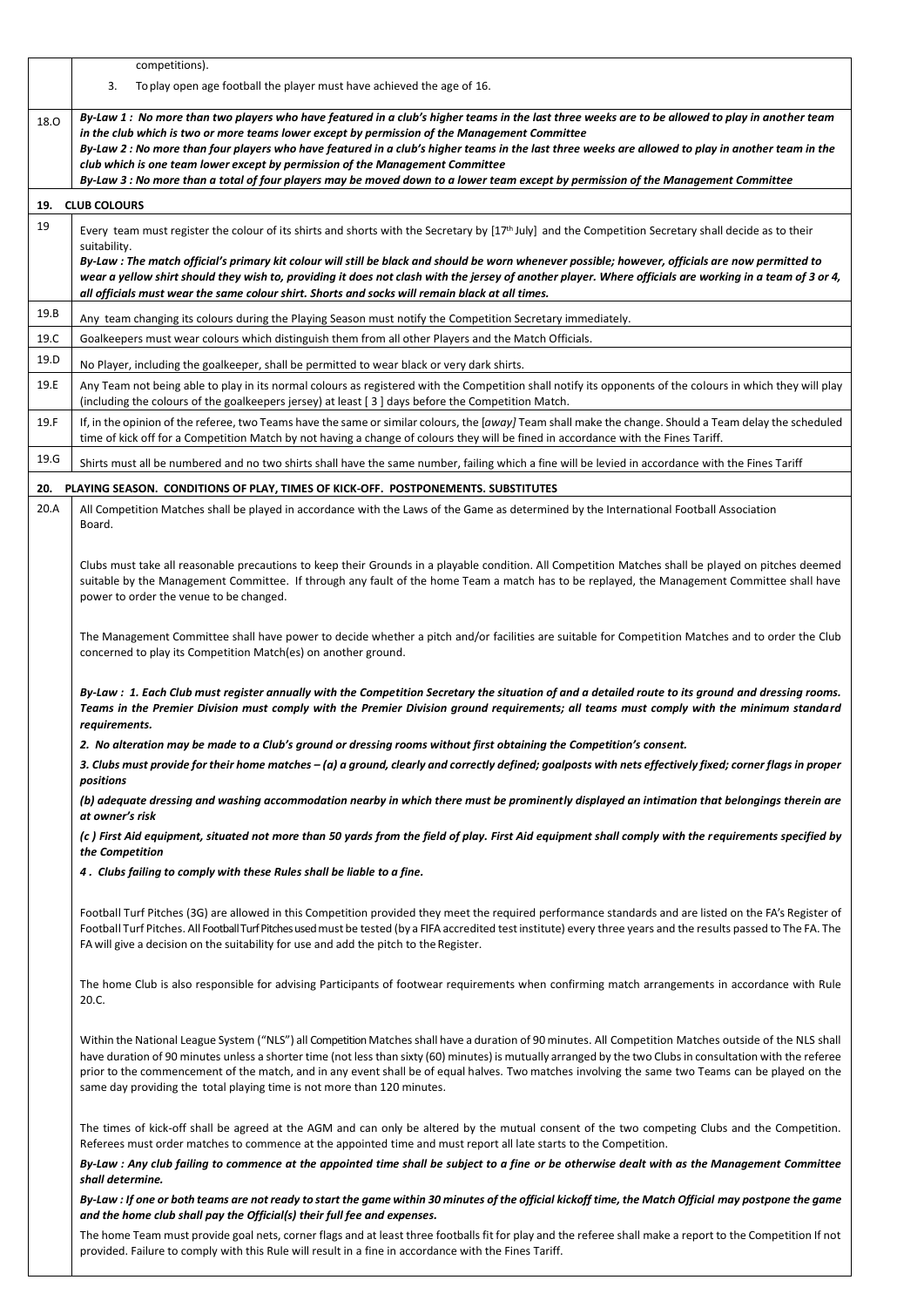| 20.B | Except by permission of the Management Committee all Competition Matches must be played on the dates originally agreed but priority shall be<br>given to The FA and parent County Association Cup Competitions. All other matches must be considered secondary.<br>By-Law : Clubs participating in FA, County FA or other approved competitions shall immediately on receipt of the information contact the relevant<br>(Fixtures) Secretary and provide full details of their matches in these competitions. Clubs failing to comply with this Rule shall be liable to a fine.<br>Clubs may mutually agree to bring forward a Competition match with the consent of the Competition. Failure to comply with this Rule will result in a<br>fine in accordance with the Fines Tariff.                                                                                             |
|------|----------------------------------------------------------------------------------------------------------------------------------------------------------------------------------------------------------------------------------------------------------------------------------------------------------------------------------------------------------------------------------------------------------------------------------------------------------------------------------------------------------------------------------------------------------------------------------------------------------------------------------------------------------------------------------------------------------------------------------------------------------------------------------------------------------------------------------------------------------------------------------|
|      | In the case of a revised fixture date, the Clubs must be given by the Competition 5 clear days' notice of the match (unless otherwise mutually agreed).<br>By-Law : Clubs may request no fixture once a season on a certain date per team by giving at least two months' notice. The Fixtures Secretary will try<br>to accommodate on a best endeavours basis                                                                                                                                                                                                                                                                                                                                                                                                                                                                                                                    |
| 20.C | An Officer of the home Club must give notice of full particulars of the location of, and access to, the Ground and time of kick-off to the Match Officials<br>and an Officer of the opposing Club at least [3] clear days prior to the playing of the match. If not so provided, the away Club shall seek such details<br>and report the circumstances to the Competition. Failure to comply with this Rule will result in a fine in accordance with the Fines Tariff.                                                                                                                                                                                                                                                                                                                                                                                                           |
|      | By-Law : The method of communication for Rule 20.C. is by speaking on the telephone for both home and away clubs. Any following<br>communications about the match must also be by telephone.                                                                                                                                                                                                                                                                                                                                                                                                                                                                                                                                                                                                                                                                                     |
| 20.D | In accordance with the Laws of the Game, the minimum number of players which will constitute a Team for a Competition Match is 7.                                                                                                                                                                                                                                                                                                                                                                                                                                                                                                                                                                                                                                                                                                                                                |
|      | By-Law : In the event of a Club playing in any match with less than 11 players no fine will be levied                                                                                                                                                                                                                                                                                                                                                                                                                                                                                                                                                                                                                                                                                                                                                                            |
|      | By-Law : Every Club shall play its best available qualified team or teams in all matches in the Competition. The intention of this Rule is not to<br>interfere with normal team selection by Clubs, but to prevent Clubs deliberately fielding a weakened team in order to unreasonably reserve players<br>for another game. If there is evidence in the possession of the Management Committee, the club concerned will be called to account for its action<br>and shall be subject to such decisions as the Management Committee may determine.                                                                                                                                                                                                                                                                                                                                |
| 20.E | 1. Home and away matches shall be played. In the event of a Club failing to keep its engagement the Management Committee shall<br>have power to impose a fine (in accordance with the Fines Tariff), deduct points from the defaulting Club, award the points from<br>the Competition Match in question to the opponents, order the defaulting Club to pay any reasonable expenses incurred by the<br>opponents or otherwise deal with them except by the award of goals. Notwithstanding the foregoing home and away provision,<br>the Management Committee shall have power to order a Competition Match to be played on a neutral ground or on the opponent's<br>Ground if they are satisfied that such action is warranted by the circumstances.                                                                                                                             |
|      | By-Law : If the Home team's ground is known to be unfit to play more than 4 hours before the kickoff time, the fixture will be<br>reversed if the away ground is available and the referee agrees. The fixtures secretary is to be informed of any changes. If it is<br>within 4 hours of the kickoff time and the home club have not taken the opportunity to move to an alternative available ground<br>then they will need to organise a referee to inspect their pitch before calling off a match. If extra expense is incurred by the<br>clubs it will be reimbursed by the League.                                                                                                                                                                                                                                                                                         |
|      | 2.<br>Any Club with more than one Team in the Competition shall always fulfil its fixture, within the Competition, in the following order<br>of precedence:- First Team, Reserve Team, A Team.                                                                                                                                                                                                                                                                                                                                                                                                                                                                                                                                                                                                                                                                                   |
|      | By-Law : The Competition will not apply the FA standard precedence order to any team. Failures to fulfill Cup matches will result<br>in punishment of the offending team by expulsion from the competition and exclusion from the following season's cup.                                                                                                                                                                                                                                                                                                                                                                                                                                                                                                                                                                                                                        |
|      | By-Law : Rule 20.E.2 refers to scheduled and confirmed fixtures                                                                                                                                                                                                                                                                                                                                                                                                                                                                                                                                                                                                                                                                                                                                                                                                                  |
|      | 3.<br>Any Club unable to fulfil a fixture or where a Competition Match has been postponed for any reason must, without delay, give<br>notice to the Competition Fixtures Secretary, the Referees Appointments Secretary, the secretary of the opposing Club and the<br>Match Officials. Failure to comply with this Rule will result in a fine in accordance with the Fines Tariff.                                                                                                                                                                                                                                                                                                                                                                                                                                                                                              |
|      | By-Law: The Management Committee shall require a written explanation within 48 hours for a failure to fulfill offence. The<br>discipline committee has discretion to tailor the sanctions accordingly to each individual case, however the default sanctions<br>are -                                                                                                                                                                                                                                                                                                                                                                                                                                                                                                                                                                                                            |
|      | In each season, in every case the match will be awarded to the opponents and three points will be deducted. For the first failure<br>to fulfill offence the fine will be £50.00, for the second the fine will be £75.00 and a warning to the club that the offending team<br>may face expulsion from the league for a third offence. For a third offence the fine will be £100.00 and the team will also be<br>subject to expulsion from the league by the Management Committee.                                                                                                                                                                                                                                                                                                                                                                                                 |
|      | In the event of a Competition Match not being played or being abandoned owing to causes over which neither Club has control,<br>4.<br>it should be played in its entirety on a date to be mutually agreed by the two Clubs and approved by the Competition Failing such<br>agreement and notification to the (Competition within [3] days the Competition shall have the power to order the Match to be<br>played on or before a given date. Where it is to the advantage of the Competition- the Management Committee shall also be<br>empowered to order the score at the time of an abandonment to stand.                                                                                                                                                                                                                                                                     |
|      | Failure to comply with this Rule will result in a fine in accordance with the Fines Tariff.                                                                                                                                                                                                                                                                                                                                                                                                                                                                                                                                                                                                                                                                                                                                                                                      |
|      | The Management Committee shall review all Competition Matches abandoned in cases where it is consequent upon the conduct<br>5.<br>of either or both Teams. Where it is to the advantage of the Competition and does no injustice to either Club, the Management<br>Committee shall order the score at the time of the abandonment to stand. In all cases where the Management Committee are<br>satisfied that a Match was abandoned owing to the conduct of one Team or its Club member(s) they shall award the points for<br>the Match to the opponent. In cases where a Match has been abandoned owing to the conduct of both Teams or their Club<br>member(s), the Management Committee shall rule that neither Team will be awarded any points for that Match and it shall not<br>be replayed. No fine(s) can be applied by the Management Committee for an abandoned Match. |
|      | The Management Committee shall review any-Match that has taken place where either or both Teams were under a suspension imposed upon them<br>by The FA or Affiliated Association. In each case the Team that was under suspension would be dealt with in the same manner as if they had<br>participated with ineligible players in accordance with Rule 18(N) above. Where both Teams were under suspension the game must be declared null<br>and void and shall not be replayed.                                                                                                                                                                                                                                                                                                                                                                                                |
| 20.F | A Club may at its discretion and in accordance with the Laws of the Game use substitute Players in any Competition Match. A Club may name up to [5]<br>substitute Players of whom [5] may be used.                                                                                                                                                                                                                                                                                                                                                                                                                                                                                                                                                                                                                                                                               |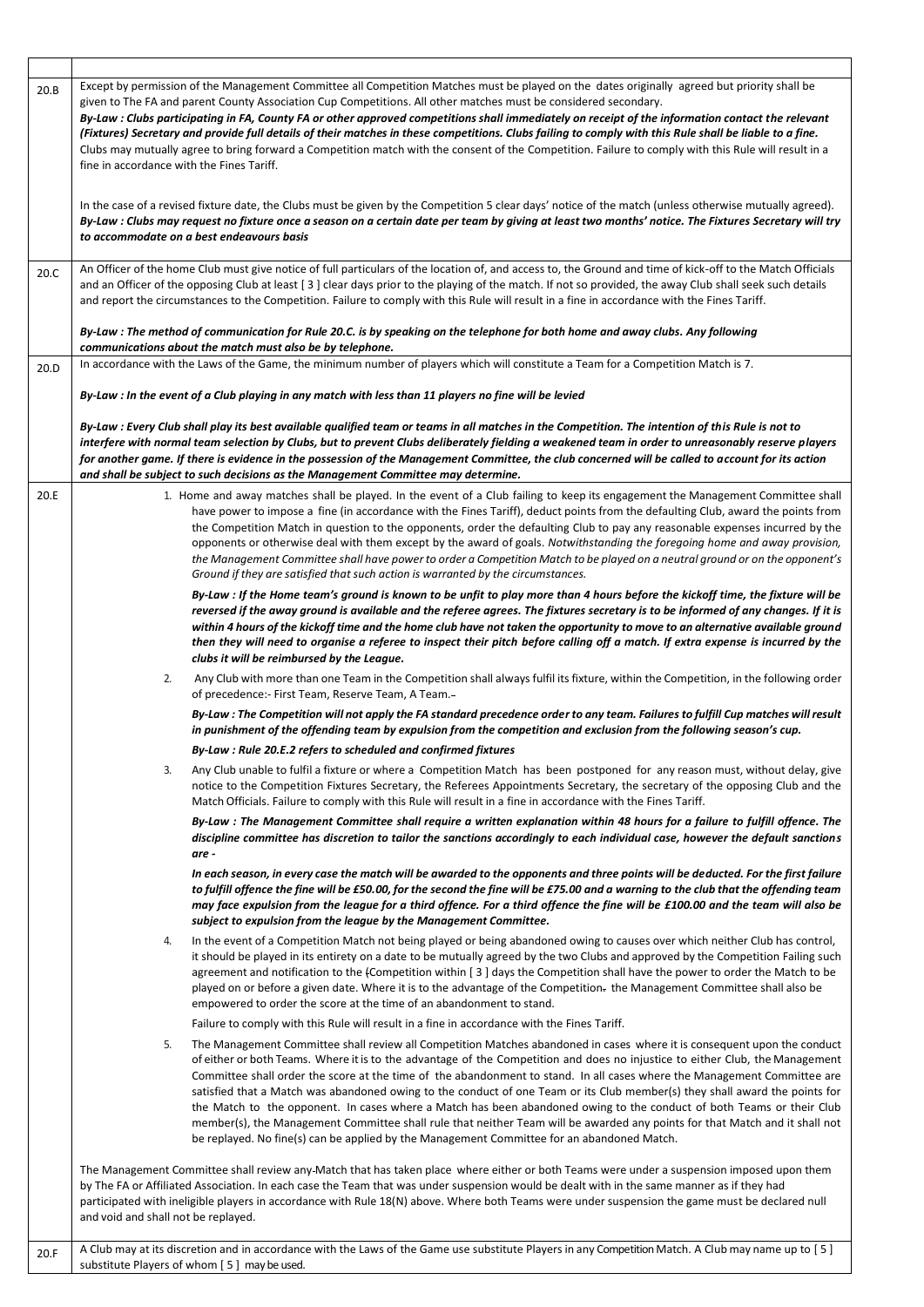|      | A Player who has been substituted becomes a substitute and may replace a Player at any time subject to the substitution being carried out in accordance<br>with Law 3 of the Laws of Association Football.                                                                                                                                                                                                                                                                                                                                                                                                                                                                                                                        |
|------|-----------------------------------------------------------------------------------------------------------------------------------------------------------------------------------------------------------------------------------------------------------------------------------------------------------------------------------------------------------------------------------------------------------------------------------------------------------------------------------------------------------------------------------------------------------------------------------------------------------------------------------------------------------------------------------------------------------------------------------|
|      | Where a Competition does allow return substitutes, a -Team may use up to [5 from 5 substitute Players] in a Competition Match.                                                                                                                                                                                                                                                                                                                                                                                                                                                                                                                                                                                                    |
|      | The referee shall be informed of the names of the substitute Players not later than [20] minutes before the start of the Competition Match and a Player<br>not so named may not take part in that Competition Match.                                                                                                                                                                                                                                                                                                                                                                                                                                                                                                              |
|      | A Player who has been named as a substitute before the start of the Competition Match but does not actually play in that game shall not be considered<br>to have been a Player in that Competition Match within the meaning of Rule 18 of this Competition.                                                                                                                                                                                                                                                                                                                                                                                                                                                                       |
| 20.G | The half time interval shall be of [5] minutes' duration, but it shall not exceed 15 minutes. The half time interval may only be altered with the consent<br>of the referee.                                                                                                                                                                                                                                                                                                                                                                                                                                                                                                                                                      |
| 20.H | The Teams taking part in a Competition Match shall identify a Team captain who shall wear an armband and shall have a responsibility to offer support<br>in the management of the on-field discipline of their teammates. Failure to comply with this Rule will result in a fine in accordance with the Fines<br>Tariff.                                                                                                                                                                                                                                                                                                                                                                                                          |
|      | 21. REPORTING RESULTS                                                                                                                                                                                                                                                                                                                                                                                                                                                                                                                                                                                                                                                                                                             |
| 21.A | The Competition [Match reports Secretary] must receive within [2] days of the date played, the result of each Competition Match in the prescribed<br>manner. This must include the forename(s) and surname of the Team Players (in block letters) [and also the referee markings required by Rule 23, or<br>any other information required by the Competition]. Failure to comply with this Rule will result in a fine in accordance with the Fines Tariff.                                                                                                                                                                                                                                                                       |
|      | By-Law The 3 part team sheet signed by the team manager must be photo'd, then handed to the referee by each Club, 30 minutes prior to the kick-off.<br>Both clubs will email their copy. The referee will complete details after the match, and hand copies to the club officials, then email an electronic image<br>of the top copies of the 3 part form, or post an envelope to the match reports secretary. The club copies of match sheets for each team, correctly<br>completed, shall be retained by each club secretary for inspection by the league on request. Failure by clubs to do so or complete the match sheet<br>correctly will incur a fine and/or the Club being dealt with as the Management Committee decide. |
| 21.B | The Home Club shall use SMS to FA Full Time / FA Matchday as directed by the Competition, to notify the result of each Competition Match to the by<br>[6:00 PM on a Saturday and 9:30 PM for evening kick offs]. Failure to comply with this Rule will result in a fine in accordance with the Fines Tariff.                                                                                                                                                                                                                                                                                                                                                                                                                      |
|      | By-Law Reasons for abandoned and postponed matches must be reported and all home and away F.A. and County F.A. Cup ties by the required times.                                                                                                                                                                                                                                                                                                                                                                                                                                                                                                                                                                                    |
| 21.C | The match result notification, correctly completed, shall be signed by an Officer of the Team, or as prescribed by the Competition. Failure to comply<br>with this Rule will result in a fine in accordance with the Fines Tariff.                                                                                                                                                                                                                                                                                                                                                                                                                                                                                                |
|      | By-Law Each club shall enter details of all starting players and substitutes, in accordance with the match sheet, and also the referee marks, on the Full-<br>Time system or Matchday App, within 7 days of a completed fixture.                                                                                                                                                                                                                                                                                                                                                                                                                                                                                                  |
|      | 22. DETERMINING CHAMPIONSHIP                                                                                                                                                                                                                                                                                                                                                                                                                                                                                                                                                                                                                                                                                                      |
| 22.A | Team rankings within the Competition will be decided by points with three points to be awarded for a win and one point for a drawn Competition<br>Match. The Teams gaining the highest number of points in their respective divisions at the end of the Playing Season shall be adjudged the winners.<br>Competition Matches must not be played for double points.                                                                                                                                                                                                                                                                                                                                                                |
|      | In the event of two or more Teams being equal on points at the end of the Playing Season, rankings shall be determined by goal difference (where the goals<br>scored against each Team shall be deducted from the goals scored by that Team and the Team with the most favourable goal difference shall be placed highest).                                                                                                                                                                                                                                                                                                                                                                                                       |
|      | In the event of two or more Teams still being equal, the Team which has scored the most goals during the Playing Season shall be placed highest.<br>In the event of two or more Teams still being equal, the Team that has won the most matches during the Playing Season shall be placed highest.                                                                                                                                                                                                                                                                                                                                                                                                                                |
|      | In the event of two or more Teams still being equal, the Team which has the better playing record against the other Team in their head to head<br>Competition Matches during the Playing Season will be placed highest.                                                                                                                                                                                                                                                                                                                                                                                                                                                                                                           |
|      | If the records of two or more Teams are still equal and it is necessary for any reason to determine the position of each then the Teams affected shall<br>play a deciding match or matches under conditions as determined by the Management Committee.                                                                                                                                                                                                                                                                                                                                                                                                                                                                            |
|      | By-Law The Club whose percentage points total from its first and reserve team matches is the highest at the end of the season will be the Aggregate<br>Champions. If points equality eventuates, this Championship will be jointly held. Clubs will not compete for the Aggregate Championship until both the<br>First and Reserves have completed at least one full season in the Competition.                                                                                                                                                                                                                                                                                                                                   |
| 22.B | Automatic promotion shall be applied for the first [2] Teams and automatic relegation shall be applied for the last [2] Teams in each division except as<br>provided for below subject to the provisions of Rule 2.L.                                                                                                                                                                                                                                                                                                                                                                                                                                                                                                             |
|      | Should one or more Teams withdraw from any one division after the Playing Season has commenced an equal number of Teams to<br>1.<br>those withdrawing in that division shall not be automatically relegated.                                                                                                                                                                                                                                                                                                                                                                                                                                                                                                                      |
|      | 2.<br>Vacancies occurring after the conclusion of the Playing Season may be filled in any of the following ways:                                                                                                                                                                                                                                                                                                                                                                                                                                                                                                                                                                                                                  |
|      | retention of otherwise relegated Team(s); or<br>а.                                                                                                                                                                                                                                                                                                                                                                                                                                                                                                                                                                                                                                                                                |
|      | additional promotion of the next ranked Team(s) from the division below; or<br>b.<br>election.<br>c.                                                                                                                                                                                                                                                                                                                                                                                                                                                                                                                                                                                                                              |
|      | By-Law New clubs first teams will be placed in division 3 and their reserves or further teams in the lowest possible divisions unless the                                                                                                                                                                                                                                                                                                                                                                                                                                                                                                                                                                                         |
|      | committee have knowledge that their standard will be much higher (or lower in the case of first teams)                                                                                                                                                                                                                                                                                                                                                                                                                                                                                                                                                                                                                            |
|      | When a senior Team is relegated to a lower division of which its reserve Team is a member, or entitled to be a member, such reserve<br>3.<br>Team must accept relegation to, or retain its position in, the next lower division; and should the senior Team be relegated to the lowest<br>division its reserve Team automatically retires from the Competition                                                                                                                                                                                                                                                                                                                                                                    |

 $\Gamma$ 

*division its reserve Team automatically retires from the Competition.*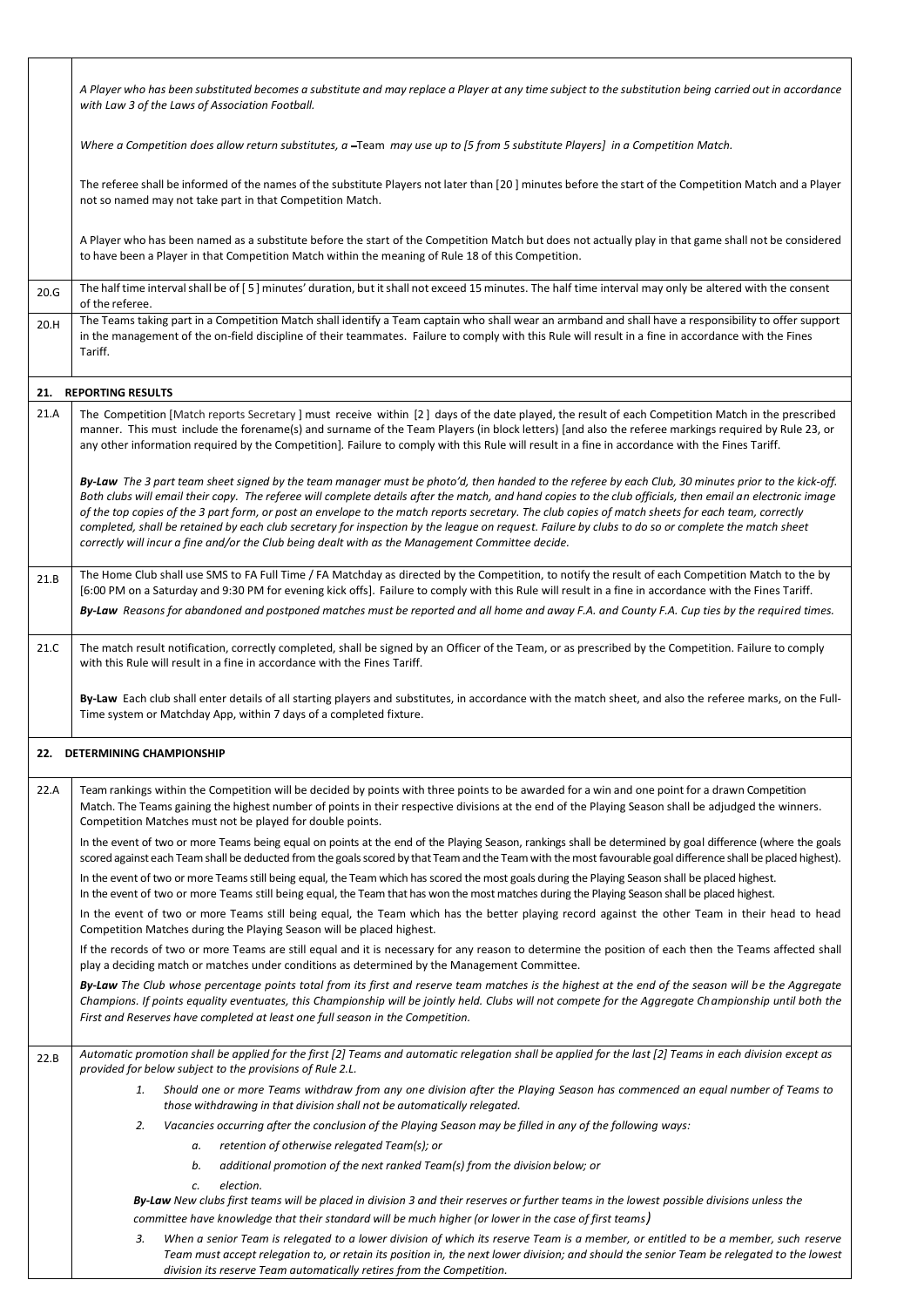|      | Should either or both of the leading Teams in any of the divisions have its senior Team in the next higher division, promotion shall fall,<br>4.<br>at the discretion of the General Meeting, to the next highest Team or Teams in the division concerned.                                                                                                                                                                                                                                                                                                                                            |
|------|-------------------------------------------------------------------------------------------------------------------------------------------------------------------------------------------------------------------------------------------------------------------------------------------------------------------------------------------------------------------------------------------------------------------------------------------------------------------------------------------------------------------------------------------------------------------------------------------------------|
|      | By-Law At the discretion of the management committee, further teams at the bottom of their Divisions will be considered for movement to a lower                                                                                                                                                                                                                                                                                                                                                                                                                                                       |
|      | division more appropriate for their ability level in the annual league re-structure.                                                                                                                                                                                                                                                                                                                                                                                                                                                                                                                  |
|      | By-Law : No team will be moved up in the league structure without one of the above conditions being met, and in the order above, unless their club<br>brings in more teams, in which case they will be moved up by the minimum number of divisions.<br>By-Law Clubs with three or more teams will have their $3^{rd}$ or lower ranked teams placed in Divisions A, B or C. There will be no promotion for these<br>teams to Division 3 unless the committee have knowledge that their standard will be much higher than that of the other teams in their Division.                                    |
| 22.C | In the event of a Team withdrawing from the Competition before completing 75% of its fixtures for the Playing Season all points obtained by or<br>recorded against such defaulting Team shall be expunged from the Competition table. For the purposes of this Rule 22.D a completed fixture shall<br>include any Competition Match(es) which has been awarded by the Management Committee.                                                                                                                                                                                                           |
|      | 23. MATCH OFFICIALS                                                                                                                                                                                                                                                                                                                                                                                                                                                                                                                                                                                   |
| 23.A | Registered referees (and assistant referees where approved by The FA or County FA) for all Competition Matches shall be appointed in a manner<br>approved by the Management Committee and by the Sanctioning Authority.                                                                                                                                                                                                                                                                                                                                                                               |
| 23.B | 1. In the event of the non-appearance of the appointed referee the appointed senior assistant referee shall take charge and a substitute assistant<br>referee appointed by the competing Teams.                                                                                                                                                                                                                                                                                                                                                                                                       |
|      | 2. In cases where there are no officially appointed Match Officials in attendance, the Clubs shall agree upon a referee. An individual thus agreed upon<br>shall, for that Competition Match, have the full powers, status and authority of a registered referee. Individuals under the age of 16 must not<br>participate either as a referee or assistant referee in any Competition Match.<br>By-Law Clubs failing to comply with this Rule shall be liable to a fine.                                                                                                                              |
|      | By Law In the event of the appointed Referee not being able to continue at any point before or during the game, e.g. due to injury, and if a substitute<br>qualified referee cannot be found at short notice, the Clubs must agree upon an individual to be the replacement Referee. Clubs failing to agree upon a<br>replacement referee shall be reported to their respective County FA(s) for potential sanction.                                                                                                                                                                                  |
| 23.C | Where assistant referees are not appointed each Team shall provide a Club assistant referee. Failure to comply with this Rule will result in a fine in<br>accordance with the Fines Tariff.                                                                                                                                                                                                                                                                                                                                                                                                           |
|      | By-Law The Management Committee may, if they consider it desirable or upon application by one or both of the two competing Clubs, appoint<br>Assistant Referees, if available, to any match.                                                                                                                                                                                                                                                                                                                                                                                                          |
|      | By-Law Any team that has 2 red cards in any game for serious foul play including spitting, violent conduct or use of offensive, insulting or abusive<br>language shall for at least the next two games, be liable to pay for 2 assistant referees. The imposition of assistant referees shall cease at the discretion                                                                                                                                                                                                                                                                                 |
|      | of the Management Committee.                                                                                                                                                                                                                                                                                                                                                                                                                                                                                                                                                                          |
| 23.D | Regional NLS Feeder Leagues: No Club shall postpone a Competition match on account of the apparent state of the ground. In the event that such<br>circumstances prevail, Clubs should comply with procedures provided for in the document published by The FA "Recommended procedure for the<br>guidance of Clubs and Referees in determining the suitability of grounds in adverse weather conditions". Should the ground be declared unfit it is the<br>responsibility of the home Club to immediately advise the Competition, the Appointing Authority, the visiting Club and the Match Officials. |
|      | For those leagues which are not Regional NLS Feeder Leagues: The appointed referee shall have power to decide as to the fitness of the Ground in all<br>Competition Matches and that decision shall be final, subject to the determination of the Local Authority or the owners of a Ground, which must be<br>accepted.                                                                                                                                                                                                                                                                               |
| 23.E | Subject to any limits/provisions laid down by the Sanctioning Authority, Match Officials appointed under this Rule shall be paid a match fee in<br>accordance with the Fees Tariff [and travel expenses of [] per mile/ or inclusive of travel expenses].                                                                                                                                                                                                                                                                                                                                             |
|      | By-Law : A maximum of 40 miles and any other permitted expenses actually incurred.                                                                                                                                                                                                                                                                                                                                                                                                                                                                                                                    |
|      | Match Officials will be paid their fees and/or expenses by the home Club before/immediately after the Competition Match. Failure to comply with this<br>Rule will result in a fine in accordance with the Fines Tariff.                                                                                                                                                                                                                                                                                                                                                                               |
| 23.F | In the event of a Competition Match not being played because of circumstances over which the Clubs have no control, the Match Officials, if present,<br>shall be entitled to [full fee plus expenses/half fee plus expenses/expenses only]. Where a Competition Match is not played owing to one Club being in<br>default, that Club shall be ordered to pay the Match Officials, if they attend the Ground, their full fee and expenses. Failure to comply with this Rule will<br>result in a fine in accordance with the Fines Tariff.                                                              |
|      | By-Law : If on the morning of the match, a club fails to fulfil, and the referee cannot be appointed to another match, then the referee will be entitled to<br>half fee.                                                                                                                                                                                                                                                                                                                                                                                                                              |
| 23.G | A referee not keeping their engagement, and failing to give a satisfactory explanation as to their non-appearance, may be reported to the Affiliated<br>Association with which he or she is registered.                                                                                                                                                                                                                                                                                                                                                                                               |
| 23.H | Each Club shall, in a manner prescribed from time to time by The FA, award marks to the referee for each Competition Match and the name of the<br>referee and the marks awarded shall be submitted to the Competition on the prescribed form provided. Clubs failing to comply with this Rule shall be<br>liable to be fined (in accordance with the Fines Tariff) or dealt with as the Management Committee shall determine.                                                                                                                                                                         |
|      | By-Law: 'In a manner prescribed' means online on Full Time within seven days of the match being played using the referee marking guidance<br>document which is held on Full Time 'ADMIN HOME' page, the league website.                                                                                                                                                                                                                                                                                                                                                                               |
| 23.i | The Competition shall keep a record of the markings and, on the form provided by the prescribed date each Season, shall submit a summary to. the<br>Sanctioning Authority.                                                                                                                                                                                                                                                                                                                                                                                                                            |
| 23.J | The referee shall submit a report form, supplied by the Competition, giving the result of the Competition Match, the number of Players in each Team<br>and the time of kick-off to the (Registration) Secretary within two days of the Competition Match.                                                                                                                                                                                                                                                                                                                                             |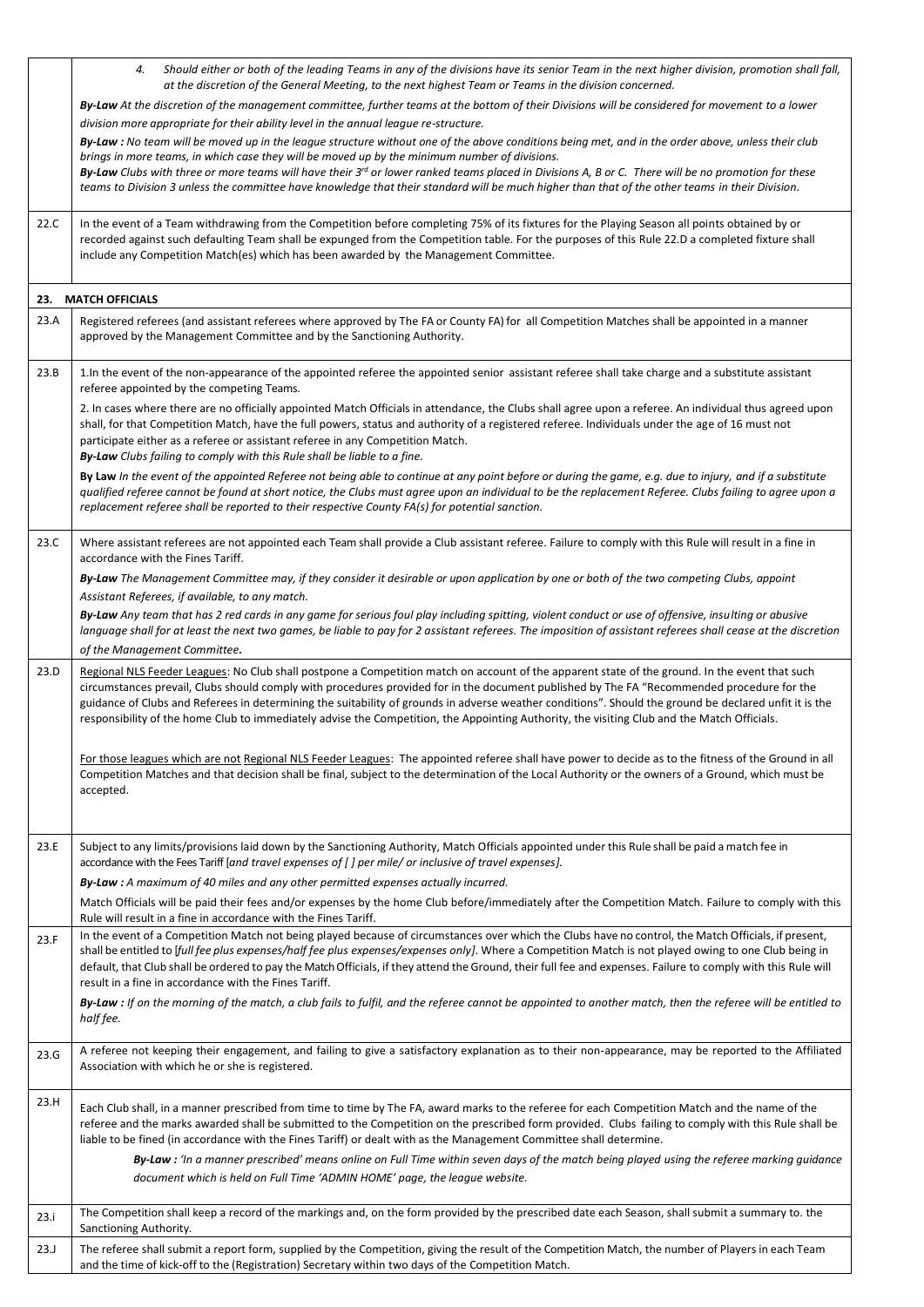|      | By-Law: Also included will be the players cautioned or dismissed and the reason for such action, and all other sections, by email or using the<br>pre-paid envelope supplied. |
|------|-------------------------------------------------------------------------------------------------------------------------------------------------------------------------------|
| 23.K | Match Officials shall be supplied, each season, with a copy of the Competition Rules free of charge.                                                                          |
| 23.L | Match Officials shall comply with the provisions of any initiatives of The FA and/or Sanctioning Authority adopted by the Competition                                         |

LIFE MEMBERS

24. Any person who has served as a League Management Committee member for at least 21 years either continuously or in aggregate shall be appointed as a Life Member at the Annual General Meeting in the season in which 21 years service is attained, and shall be presented with a long service award. The League Management Committee may at any time, in its absolute discretion, appoint a League Management Committee member who has not served as such for 21 years, but who, in the committee's opinion, has given meritorious service to the League, as Life Member at an AGM. Life Members shall be entitled to – Complimentary presentation dinner. Complimentary invitation to all cup finals and associated hospitality. Invite to General meetings as an observer. Receive committee minutes if requested.

### **SCHEDULE A**

| <b>FEES TARIFF</b> |                                |                     |
|--------------------|--------------------------------|---------------------|
| <b>RULE NUMBER</b> | <b>DESCRIPTION</b>             | <b>MAXIMUM FEE</b>  |
| 4 A                | <b>CLUB ENTRY FEE</b>          | £50                 |
| 4 B                | CLUB/TEAM ANNUAL SUBSCRIPTION  | $£80 + £20$ per     |
| 4 C                | <b>DEPOSIT</b>                 | £100                |
| 7 C, 7 E, 7 G      | PROTEST/APPEAL FEES            | £20/50              |
| 18 D               | <b>PLAYER REGISTRATION FEE</b> | £4                  |
| 18 H               | TRANSFER FEE                   | £10                 |
| 23 E               | <b>REFEREE FEES</b>            | £40                 |
| 23 E               | <b>ASSISTANT REFEREE FEES</b>  | £28                 |
| Cup rule 1         | <b>ENTRY FEE</b>               | £28                 |
| Cup Rule 10        | <b>HOST FEE</b>                | <b>f</b> negotiated |

| <b>FINES TARIFF</b>     |                                                                                                         |                            |
|-------------------------|---------------------------------------------------------------------------------------------------------|----------------------------|
| <b>RULE NUMBER</b>      | <b>DESCRIPTION</b>                                                                                      | <b>MAXIMUM FINE</b>        |
| 2G                      | <b>FAILURE TO AFFILIATE</b>                                                                             | £25                        |
| 21                      | FAILURE TO COMPLY WITH FA INITIATIVES                                                                   | £50 MAX                    |
| 2K                      | UNAUTHORISED ENTRY OF TEAMS INTO COMPETITIONS                                                           | £20                        |
| $\overline{\mathbf{3}}$ | FAILURE TO OBTAIN CONSENT FOR A CHANGE OF CLUB NAME                                                     | £20                        |
| 4 C                     | FAILURE TO PAY A DEPOSIT                                                                                | £                          |
| 4 E                     | FAILURE TO PROVIDE AFFILIATION NUMBER/DETAILS FORM                                                      | £                          |
| 5 E                     | COMMUNICATIONS CONDUCTED BY PERSONS OTHER THAN NOMINATED OFFICERS OR INAPPROPRIATE COMMUNICATIONS       | £25                        |
| 61                      | FAILURE TO COMPLY WITH AN INSTRUCTION OF THE MANAGEMENT COMMITTEE                                       | £100 MAX                   |
| 6J                      | FAILURE TO PAY A FINE WITHIN REQUIRED TIMEFRAME                                                         | £ DOUBLE                   |
| 8 H                     | FAILURE TO BE REPRESENTED AT AGM (2ND OR SUBSEQUENT GM IN THE SAME SEASON)                              | £25(E50)                   |
| 9                       | FAILURE TO BE REPRESENTED AT GM (2ND OR SUBSEQUENT GM IN THE SAME SEASON)                               | £25 (£50)                  |
| 10                      | FAILURE TO SUBMIT THE REQUIRED WRITTEN AGREEMENT OR TO NOTIFY CHANGES TO SIGNATORIES                    | £20                        |
| 11 A                    | FAILURE TO PROVIDE NOTICE OF WITHDRAWAL BEFORE DEADLINE (31 <sup>5</sup> MARCH)                         | £100                       |
| 11B                     | FAILURE TO COMMENCE/COMPLETE FIXTURES                                                                   | £50 MIN £100               |
| 13 A                    | FAILURE TO SUBMIT THE REQUIRED WRITTEN AGREEMENT REGARDING THE TROPHY                                   | £20                        |
| 13B                     | FAILURE TO ATTEND THE PRESENTATION DINNER                                                               | £20                        |
| 16 A                    | FAILURE TO HAVE THE REQUIRED INSURANCE                                                                  | £                          |
| 16 B                    | <b>FAILURE TO HAVE THE REQUIRED INSURANCE</b>                                                           | £                          |
| 18 A                    | <b>FAILURE TO CORRECTLY REGISTER A PLAYER</b>                                                           | £20                        |
| 18 B 3                  | FAILURE TO HAVE THE REQUIRED NUMBER OF REGISTERED PLAYERS PRIOR TO THE SEASON COMMENCING                | £20                        |
| 18 F                    | REGISTERING OR PLAYING FOR MULTIPLE CLUBS, OR INACCURATE COMPLETION OF A REGISTRATION FORM              | £20                        |
| 18 G 2                  | <b>REGISTRATION IRREGULARITIES</b>                                                                      | £20                        |
| 18L                     | FIELDING MORE THAN THE PERMITTED NUMBER OF PLAYERS WHO HAVE PARTICIPATED IN SENIOR COMPETITIONS MATCHES | £50 MIN £200<br><b>MAX</b> |
| 18 M                    | PLAYING AN INELIGIBLE PLAYER                                                                            | £25 MIN £200<br><b>MAX</b> |
| 18N                     | FAILURE TO GIVE PRIORITY TO SCHOOL ACTIVITIES                                                           | £                          |
| 19F                     | DELAYING KICK OFF DUE TO NO CHANGE OF COLOURS/ DELAYING KICK OFF/NO NETS/ NO CORNER FLAGS               | £20                        |
| 19 G                    | <b>FAILURE TO NUMBER SHIRTS</b>                                                                         | £20                        |
| 19 G                    | <b>FAILURE TO HAVE DIFFERENT NUMBER SHIRTS</b>                                                          | £20                        |